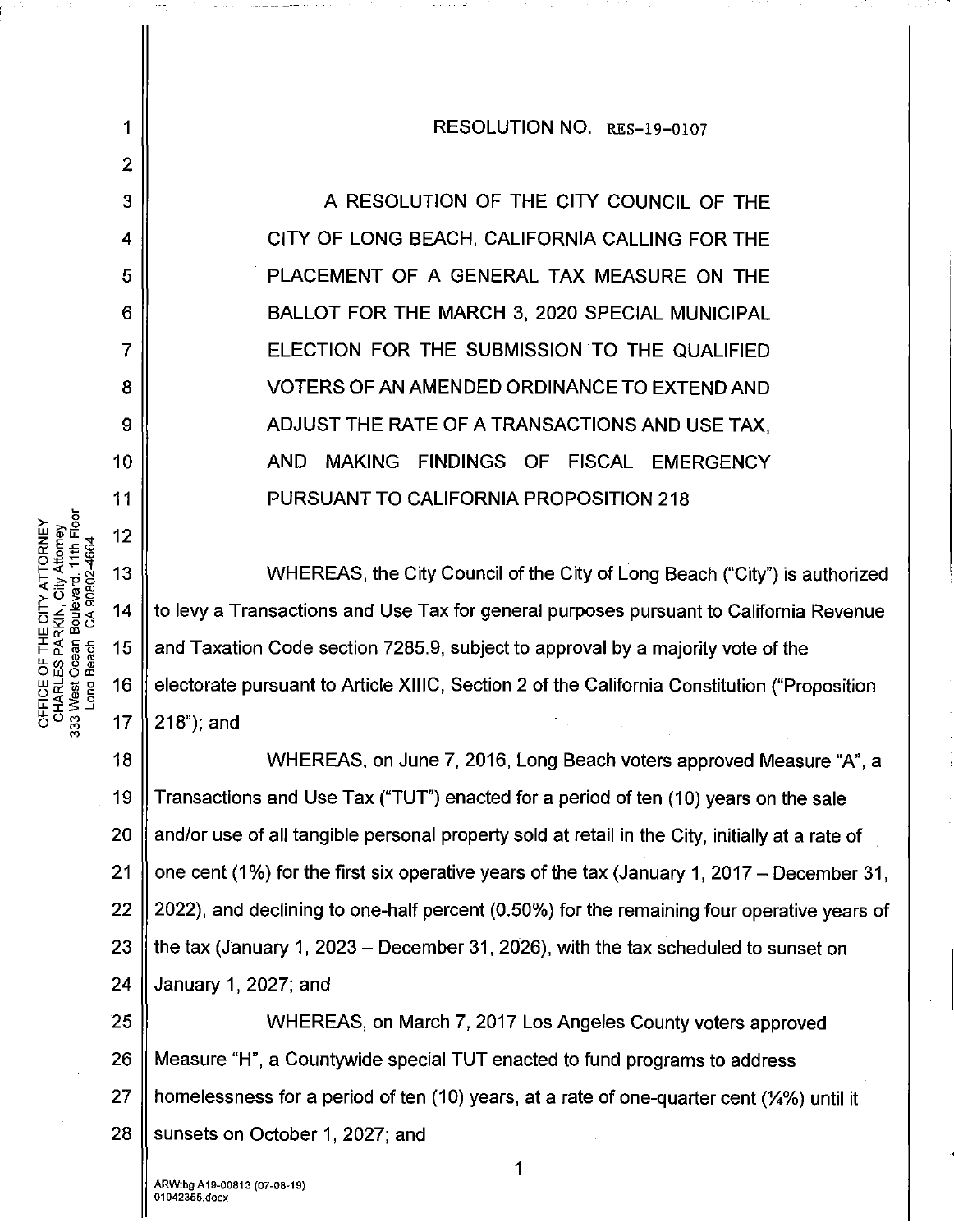1 2 3 4 5 6 WHEREAS, because Long Beach Measure "A" was enacted prior to County Measure "H", Measure "A's" existing 1% tax rate from January 1, 2017 through December 31, 2022 is unaffected by Measure "H", however from January 1, 2023 until Measure "H's" sunset date on October 1, 2027, Long Beach is legally limited to enacting a maximum three-quarters percent (%%) TUT due to operation of the 2% statutory "cap" under California Revenue and Taxation Code section 7251.1; and

7 8 9 WHEREAS, pursuant to City Charter and California Elections Code §9222, the City Council has authority to place local measures on the ballot to be considered at a Municipal Election; and

10 11 WHEREAS, based upon the above, the City Council would like to submit to the voters a measure extending the term of the Long Beach TUT beyond ten (10) years until it is ended by voters and setting the TUT at the following rates: (i) from January 1, 2017 through December 31, 2022- at 1% on the sale and/or use of all tangible personal property sold at retail in the City, (ii) from January 1, 2023 through September 30, 2027, at a rate of three-quarters percent (%%), and after October 1, 2017, again at a rate of one percent (1%); and

 $\frac{1}{6}$ **ិ**ខ្លួ 17 18 19 WHEREAS, the City Council intends to adopt an Ordinance amending Chapter 3.62 of the City's Municipal Code, thereby amending the TUT as described above, subject to voter approval; and

20 21 22 23 24 25 26 WHEREAS, the TUT is a general tax, the revenue of which will be placed in the City's general fund and will be used to pay for important general City services; and WHEREAS, on November 6, 1996, the voters of the State of California approved Proposition 218, an amendment to the State Constitution which requires that all general taxes which are imposed, extended or increased must be submitted to the electorate and approved by a majority vote of the qualified electors voting in the election; and

27 28 WHEREAS, pursuant to Proposition 218 (California Constitution Article XIIIC, §2(b)), an election for the approval of a new or increased general tax must

2

<sup>5</sup>**(U >..2 z** 12 **llH.L** ...\_.. **o:::E.cw o.B;::<D I-T<br>***A***-** *A***-** *S***<br>***S***-** *E- A- SO SO 80<br>
<i>A- E- SO* **80<br>** *A- E-* **E- 15<br>** *L***<br>** *L***<br>** *L-* **E- 15** LE OF<br><u>HARLES</u><br>HARLES<br>*W....*<br>DOS OF<br>DOS OF<br>DOS OF<br>DOS OF<br>DOS OF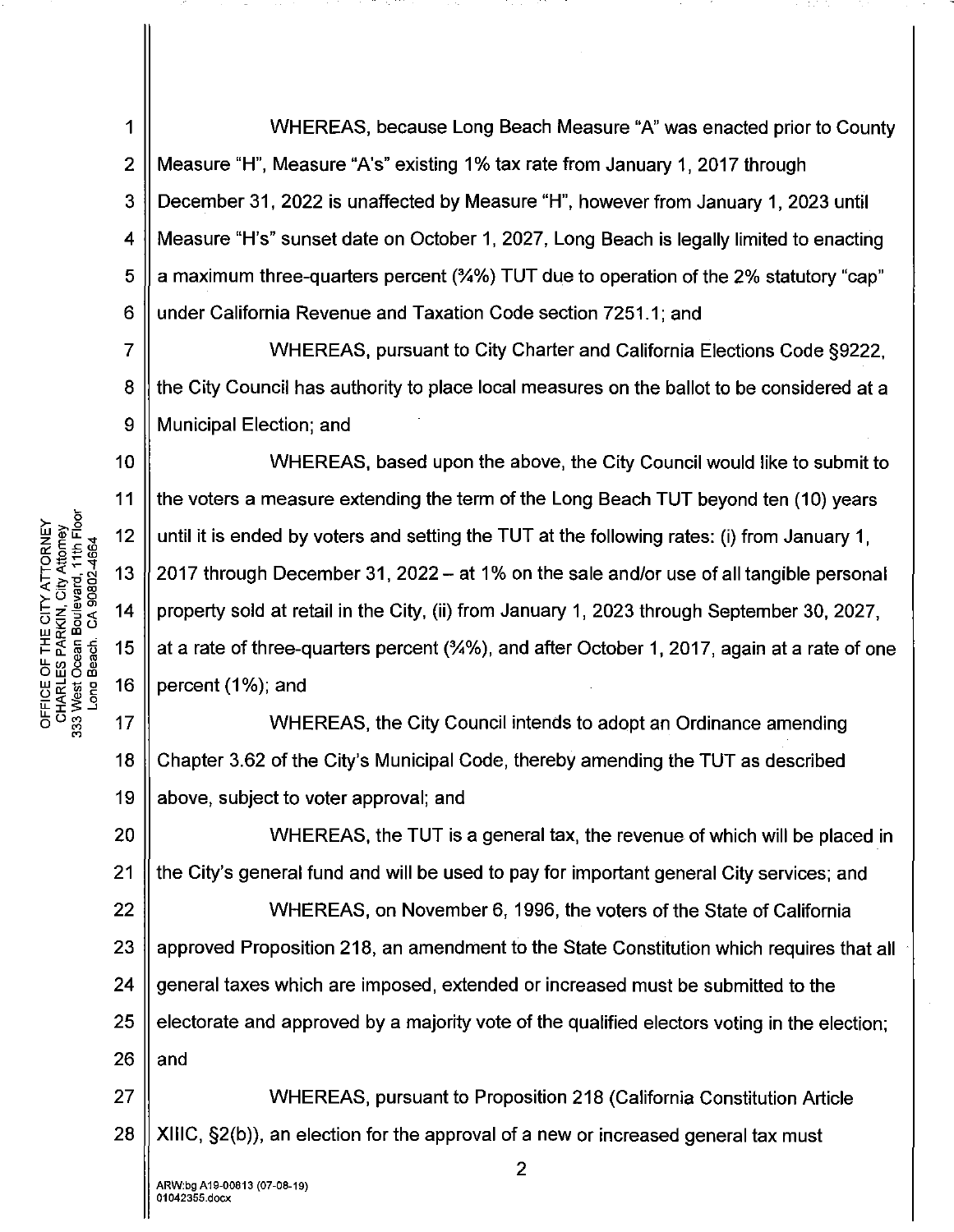generally be consolidated with a regularly scheduled general election for members of the 1  $\overline{2}$ governing body of the local government; and

WHEREAS. Proposition 218 permits the City Council to call a special  $\overline{3}$  $\boldsymbol{4}$ election for the voters to consider imposing, increasing or extending a general tax if the 5 City Council finds, by a unanimous vote, that there exists an emergency requiring a 6 special election to be conducted earlier than the next regularly scheduled general  $\overline{7}$ election at which City Council members are to be elected; and

8 WHEREAS, the next regularly scheduled general election at which City 9 Council members are to be elected is not until November 3, 2020; and

 $10$ WHEREAS, for the following reasons, the health, safety and general welfare of the citizens of the City would be endangered if the City were unable to place this Measure before its voters prior to November 3, 2020; and

 $13$ WHEREAS, as more specifically set forth in the City Manager's Report  $14$ submitted to the Mayor and City Council on July 2, 2019, the revenue from Measure "A" 15 has funded 41 new public safety positions and has maintained 108 public safety positions 16 that would otherwise have been reduced as part of the budgeting process; and

 $17$ WHEREAS, the revenue from Measure "A" has also funded the renovation 18 of 102 land miles of arterial streets and has also funded significant residential street 19 repair and slurry sealing; and

20 WHEREAS, the revenue from Measure "A" has also funded significant park improvements as well as upgrades to public facilities, such as local health centers and  $21$ 22 public libraries, to extend their useful life, increase energy efficiency and improve ADA 23 access; and

24 WHEREAS, due to seismic safety issues, Community Hospital of Long 25 Beach ceased operating on July 3, 2018, leaving the community without an important 26 medical facility to serve Long Beach and other area residents. To perform the required 27 seismic improvements in order to reopen the Hospital, it is estimated that the City's cost 28 share would be \$25,000,000 over the next 15 years. This cost share is currently

OFFICE OF THE CITY ATTORNEY<br>CHARLES PARKIN, City Attorney<br>333 West Ocean Boulevard, 11th Floor<br>Long Beach. CA 90802-4664  $12$ 

11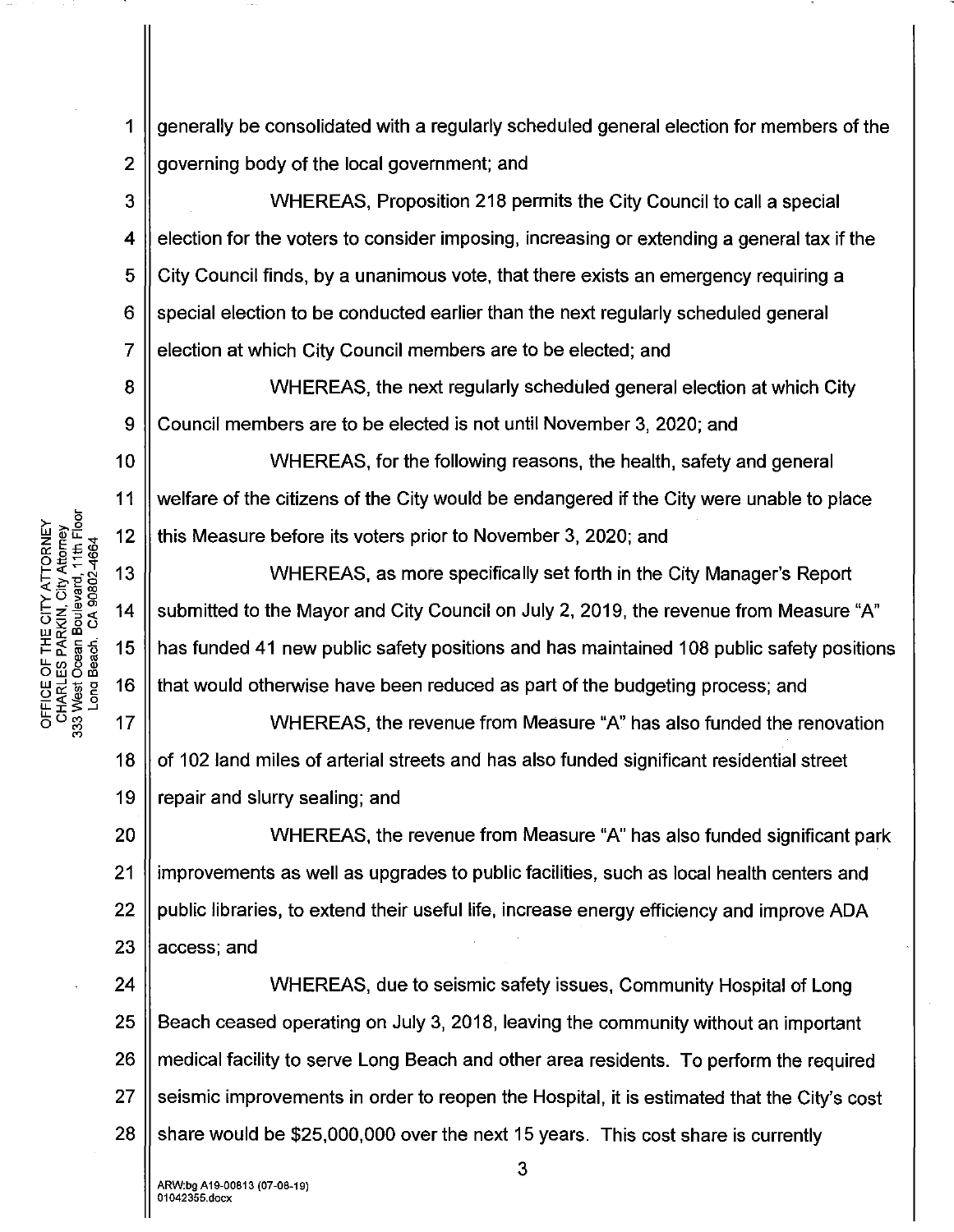2

1

## unfunded; and

3 4 5 6 WHEREAS, it is estimated that the City has a backlog of infrastructure improvements totaling \$2,3 billion, including pavement, alley, sidewalk and facilities investments. While Measure "A" has funded \$88,000,000 in improvements to date to address this backlog, the City will require a longer-term funding source to fulfill these requirements; and

7 8 9 10 11 WHEREAS, it is estimated that the City has a backlog of infrastructure improvements totaling \$2,3 billion, including pavement, alley, sidewalk and facilities investments. While Measure "A" has funded \$88,000,000 in improvements to date to address this backlog, the City will require a longer-term funding source to fulfill these requirements; and

WHEREAS, because operating costs continue to outpace City revenues, even with Measure "A" funding at its current levels, the City projects operating budget shortfalls starting in Fiscal Year 2020-2021; and

WHEREAS, the reduction or loss of Measure "A" funding will result in more serious operating budget shortfalls, requiring reductions in public safety personnel, as well as street, facilities and infrastructure improvements; and

18 19 20 WHEREAS, the potential reduction or loss of Measure "A" funding can be addressed by proposing a new measure to Long Beach voters extending and adjusting the rate of the transactions and use tax currently authorized by Measure "A"; and

21 22 WHEREAS, the City of Long Beach approves its annual budgets in September of each year; and

23 24 25 26 27 WHEREAS, in order to properly develop and decide on a budget for Fiscal Year 2020-2021, the City must know in advance whether or not Long Beach voters support an extension and rate adjustment to Measure "A". A March, 2020 special election will provide sufficient time for the City to incorporate the voters' decision into its budgeting calculations; and

WHEREAS, if the City were to wait until the November, 2020 General

<sup>5</sup>~ **>..2 ZIDU..'<t** 12 **n::::E.cw**  o.s~w ~;:;:~'f 13 -N **>."E 0 <(:!::::rooo EXAME:**<br>HE MARKING<br>A - MARKING<br>A - The Section 15 **u..C/)0(].) Ow om WARE 16**<br>WARE 38<br>*UCHAR* - 16<br>COMP 38<br>O 38 - 17

28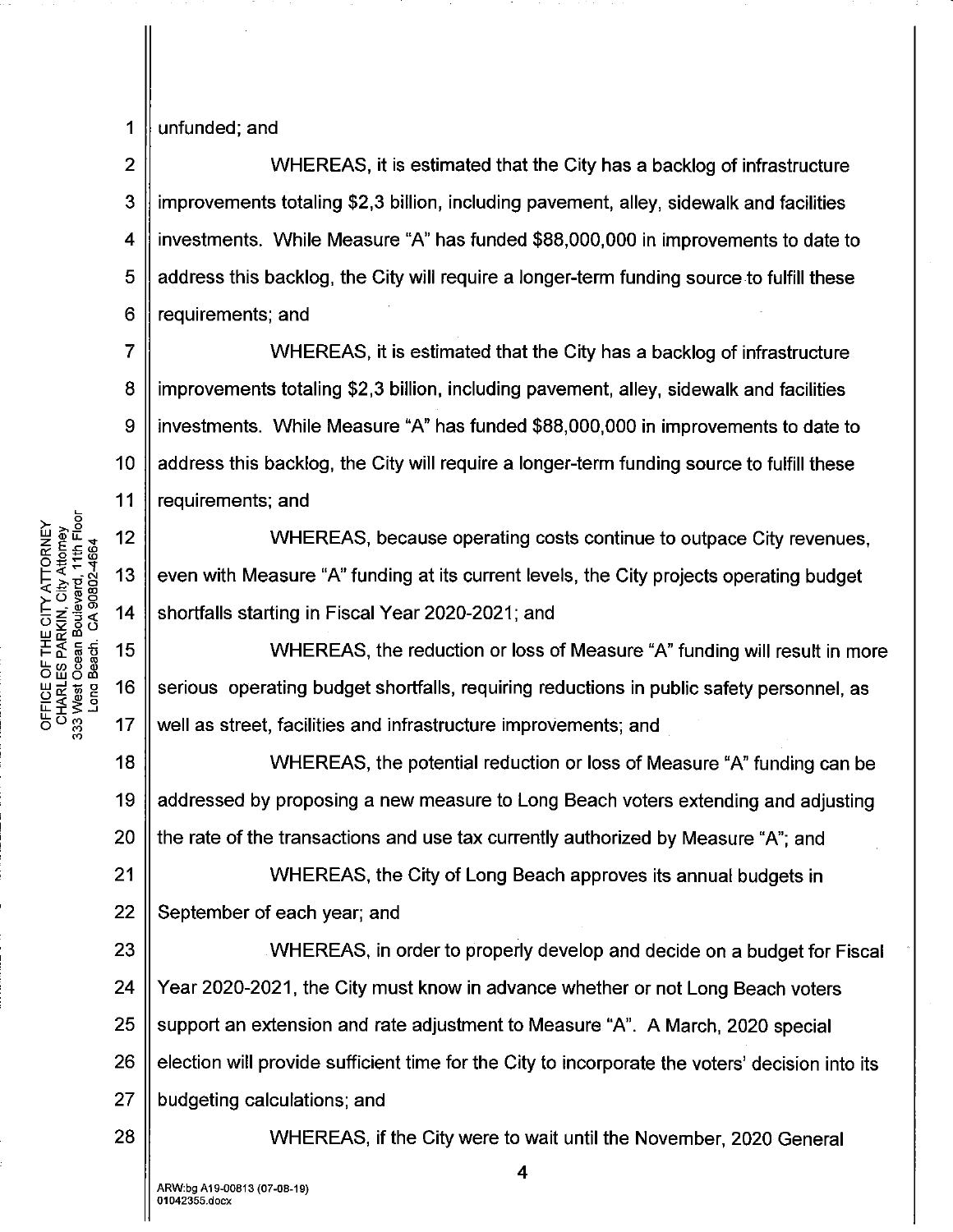1 2 3 4 Municipal Election to place this question before Long Beach voters, the City would have to develop and approve a Fiscal year 2020-2021 budget without knowing the voters' wishes in this regard, compromising the City's ability to budget with full knowledge of all of its available revenue sources going forward; and

5 6 7 WHEREAS, the circumstances described above create an emergency situation warranting the placement of the Measure on a special election ballot to permit the voters to decide on the Measure pursuant to Proposition 218; and

8 9 10 11 WHEREAS, the ordinance to be considered by the qualified voters and the terms of approval, and collection and use of the general TUT are described and provided for in the ballot measure attached hereto as Exhibit "A" (the "Measure") and by this reference made an operative part hereof, in accordance with all applicable laws;

NOW, THEREFORE, the City Council of the City of Long Beach resolves as follows:

Section 1. Incorporation of Recitals. The foregoing recitals are true and correct and are hereby incorporated and made an operative part of this Resolution.

16 Section 2. Declaration of Emergency/Calling of Election. Pursuant to  $17$ California Constitution, Article XIIIC, Section 2(b}, the City Council, by a unanimous vote, 18 hereby declares the existence of an emergency in that there are imminent financial risks and dangers, as described above, to the public welfare and the City's financial ability to 19 20 provide municipal services at current levels and without disruption, so that a special 21 election is necessary to address such risks and dangers. As such, the City Council, by a 22 unanimous vote, hereby calls and orders to be held in the City of Long Beach on 23 Tuesday, March 3, 2020, a Special Municipal Election for the purpose of submitting the 24 Measure attached hereto as Exhibit "A" and incorporated herein by this reference to the 25 qualified electors of the City.

26 Section 3. The City Council, pursuant to City Charter and California 27 Elections Code §9222, hereby orders that the following question be submitted to the 28  $\parallel$  qualified electors of the City of Long Beach at the special election to be held on March 3,

333 West Ocean Boulevard, 11th Floor **DFFICE OF THE CITY ATTORNEY**<br>CHARLES PARKIN, City Attomey

正<br>05

Long Beach CA 90802-4664

 $12$ 

13

 $14$ 

15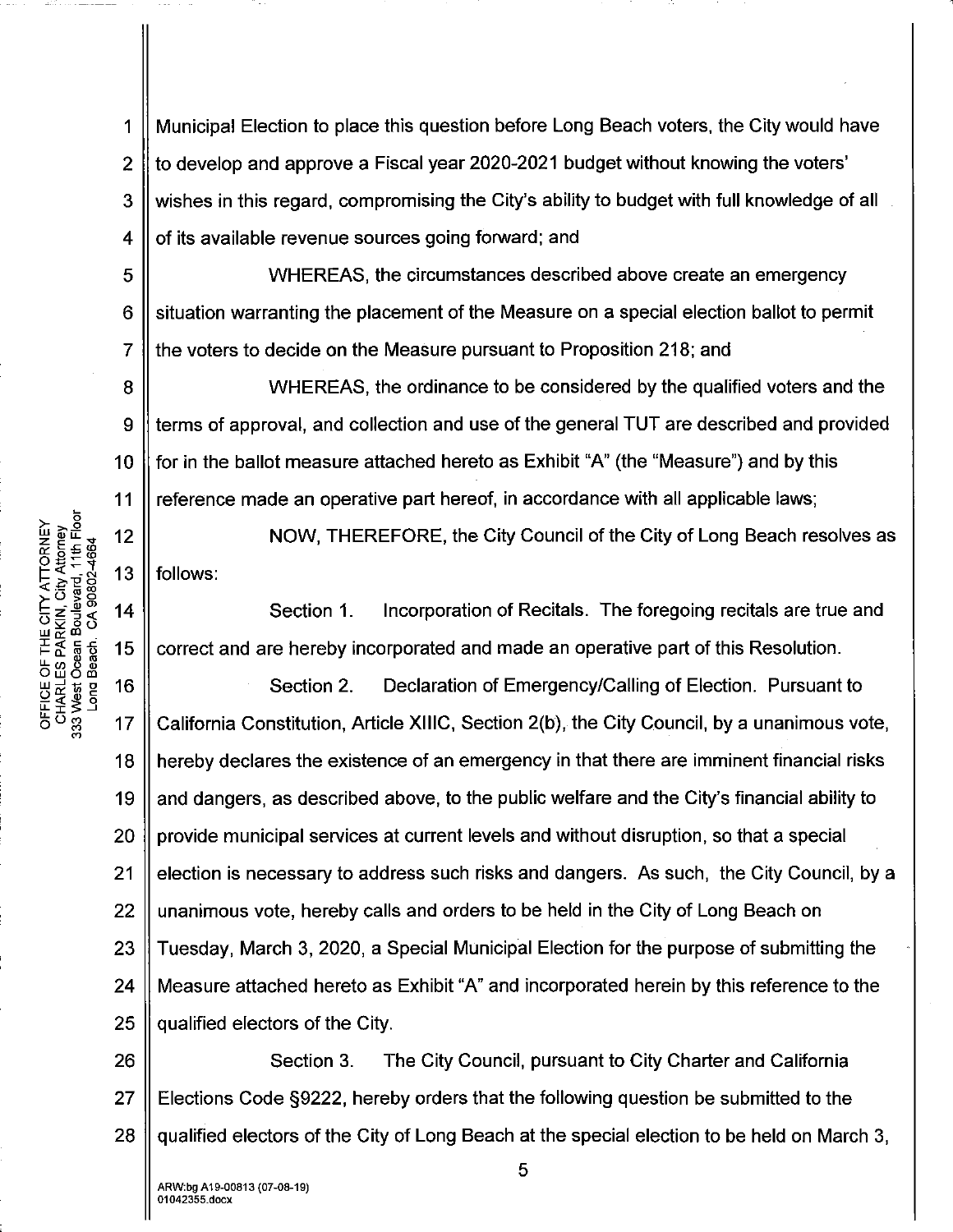1 2020:

2

3

4

5

6

7

8

9

10

11

5<br>ا§. <u>ج</u>

 $\mathbb{Z} \, \overset{\omega \text{}}{\underset{\text{def}}{\mathbb{E}}} \, \overset{\omega \text{}}{\underset{\text{def}}{\mathbb{E}}} \, \overset{\text{def}}{\underset{\text{def}}{\mathbb{E}}} \, \; 12$  $\bar{C}$   $\bar{\xi}$   $\bar{\xi}$   $\bar{\xi}$   $\bar{\xi}$  13

 $\times$  City<br>
City<br>
Explores<br>
City<br>
Solon<br>
City<br>
Solon<br>
City<br>
City<br>
City<br>
City<br>
City<br>
City<br>
City<br>
City<br>
City<br>
City<br>
City<br>
City<br>
City<br>
City<br>
City<br>
City<br>
City<br>
City<br>
City<br>
City<br>
City<br>
City<br>
City<br>
City<br>
City<br>
City<br>
City<br>
City<br>
C

UJ<>::"' **Ic:t:c...C**  1-c..:g~ 15

LOE OF<br><u>HARLES</u><br>HARLES<br>West Oo:<br>Dom Bo:<br>Dom Bo:

 $\frac{1}{6}$ 5 $\frac{2}{8}$  17

"To maintain 911 emergency response services, police, fire,  $YES$ parks, libraries, repair streets, and support general services, shall an ordinance be adopted extending the City of Long Beach's Transactions and Use Tax beyond 2027, generating approximately \$60 million annually, at a 1% rate until December 31, 2022, at %% until September 30, 2027, and at 1% from October 1, 2027 until ended by voters, requiring a citizens' advisory committee and annual independent audits, with all funds  $\vert$  NO remaining in Long Beach?"

Section 4. Conduct of Election. The City Clerk is authorized, instructed, and directed to procure and furnish any and all official ballots, printed matter and all supplies, equipment and paraphernalia that may be necessary in order to properly and lawfully conduct the election. In all particulars not recited in this Resolution, the election shall be held and conducted as provided by law for holding municipal elections.

Section 5. Pursuant to California Elections Code Section 9280, the City Council hereby directs the City Clerk to transmit a copy of the TUT Measure to the City Attorney. The City Attorney shall prepare an impartial analysis of the Measure, not to exceed 500 words in length, showing the effect of the Measure on the existing law and the operation of the Measure, and transmit such impartial analysis to the City Clerk not later than the deadline for submittal of primary arguments for or against the Measure.

18 19 20 21 22 23 24 25 The impartial analysis shall include a statement indicating whether the Measure was placed on the ballot by a petition signed by the requisite number of voters or by the City Council. In the event the entire text of the Measure is not printed on the ballot, nor in the voter information portion of the sample ballot, there shall be printed immediately below the impartial analysis, in no less than 10-font bold type, the following: "The above statement is an impartial analysis of Ordinance or Measure \_\_ . If you desire a copy of the ordinance or measure, please call the Office of the City Clerk at [insert phone number] and a copy will be mailed at no cost to you."

26 Section 6. Notice of the election is hereby given and the City Clerk is authorized, instructed and directed to give further or additional notice of the election, in

27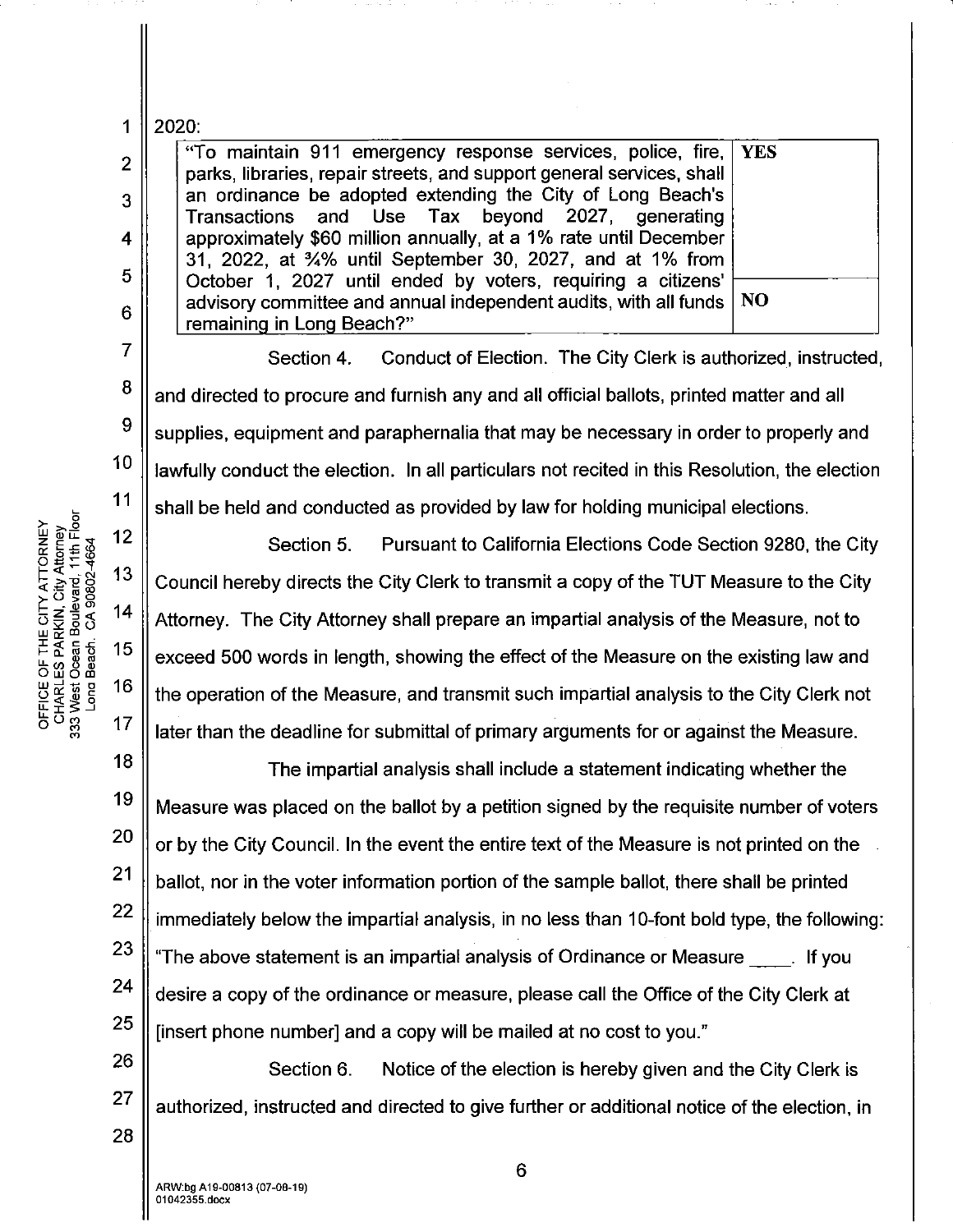1  $\parallel$  time, form and manner as required by law.

2  $\parallel$  Section 7. Placement on the Ballot. The full text of the Measure shall not  $3 \parallel$  be printed in the voter information quide, and a statement shall be printed in the ballot 4  $\parallel$  pursuant to Elections Code §9223 advising voters that they may obtain a copy of this 5 Resolution and the Measure, at no cost, upon request made to the City Clerk.

6 Section 8. Filing with County. The City Clerk shall, not later than the 7 88th day prior to the Special Municipal Election to be held on Tuesday, March 3, 2020, 8 | file with the Board of Supervisors and the County Clerk – Registrar of Voters of the  $9 \parallel$  County of Los Angeles, State of California, a certified copy of this Resolution.

Section 9. Public Examination. Pursuant to California Elections Code §9295, this Measure will be available for public examination for no fewer than ten (10) calendar days prior to being submitted for printing in the voter information guide. The City Clerk shall post notice in the Clerk's office of the specific dates that the examination period will run.

15 Section 10. The City Treasurer is hereby authorized and directed to 16 appropriate the necessary funds to pay for the City's cost of placing the Measure on the  $17$ election ballot.

18 19 20 21 22 23 Section 11. The City Council finds that this Resolution is not subject to the California Environmental Quality Act (CEQA) pursuant to Sections 15060(c)(2) (the activity will not result in a direct or reasonably foreseeable indirect physical change in the environment), and 15060(c)(3) (the activity is not a project as defined in Section 15378) of the CEQA Guidelines, California Code of Regulations, Title 14, Chapter 3, because it has no potential for resulting in physical change to the environment, directly or indirectly.

24 25 26 27 Section 12. Severability. The provisions of this Resolution are severable and if any provision of this Resolution is held invalid, that provision shall be severed from the Resolution and the remainder of this Resolution shall continue in full force and effect, and not be affected by such invalidity.

Section 13. This resolution shall take effect immediately upon its adoption

OFFICE OF THE CITY ATTORNEY<br>CHARLES PARKIN, City Attorney<br>333 West Ocean Boulevard, 11th Floor<br>Long Beach. CA 90802-4664

10

11

 $12$ 

13

 $14$ 

28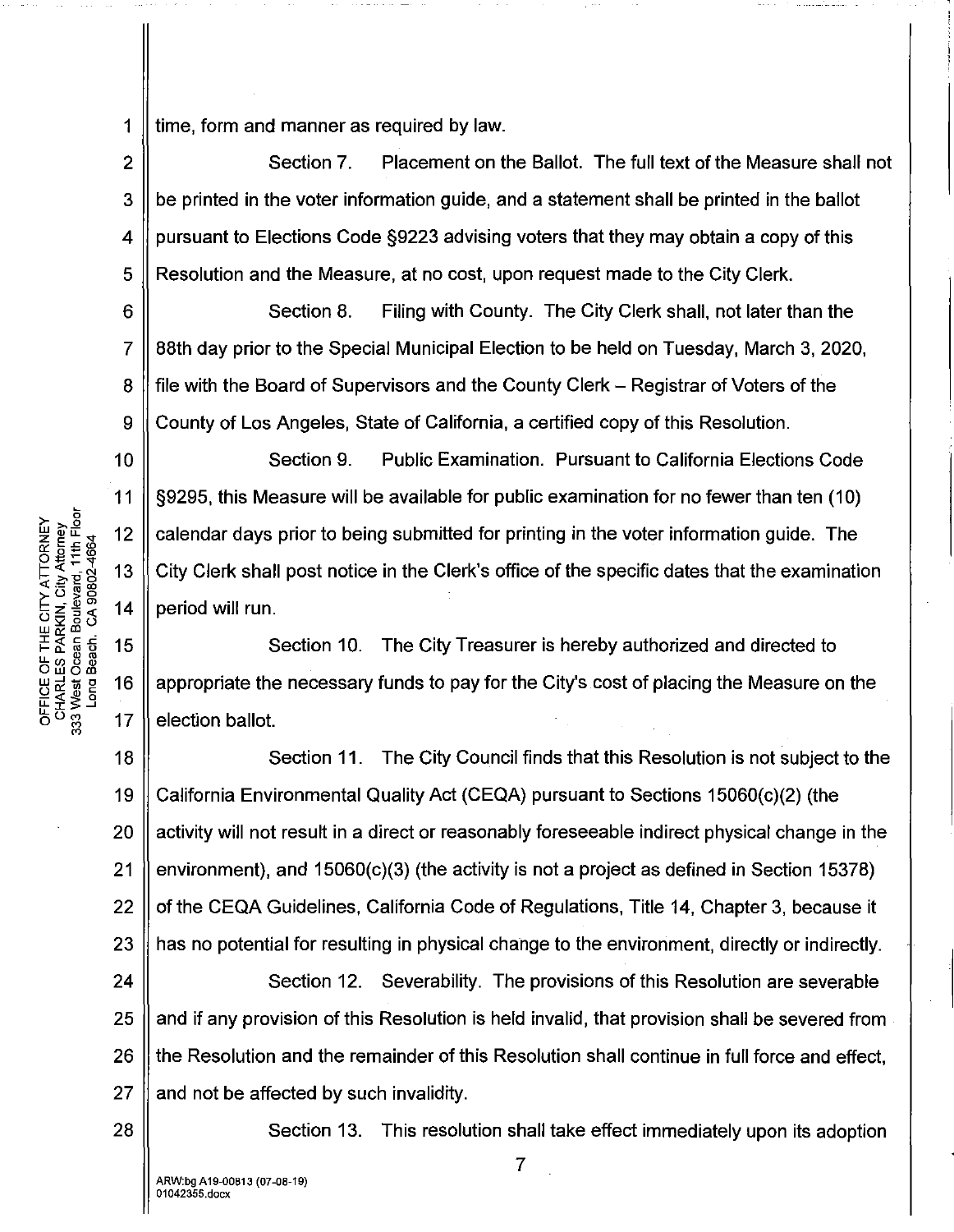$\overline{2}$ 

 $\overline{5}$ 

 $6\phantom{a}$ 

 $\overline{7}$ 

 $\boldsymbol{8}$ 

 $\overline{9}$ 

 $10$ 

 $11$ 

 $12$ 

13

 $14$ 

15

16

 $17$ 

18

19

20

 $21$ 

22

23

24

25

26

27

28

 $\overline{1}$ 

by the City Council, and the City Clerk shall certify the vote adopting this resolution.

I hereby certify that the foregoing resolution was adopted by the City  $\overline{3}$ by the following vote:  $\overline{4}$ 

| Ayes.   | Councilmembers: | Pearce, Price, Supernaw, Mungo, Andrews, |
|---------|-----------------|------------------------------------------|
|         |                 | Uranga, Austin, Richardson.              |
|         |                 |                                          |
|         |                 |                                          |
| Noes:   | Councilmembers: | None.                                    |
| Absent: | Councilmembers: | None.                                    |
|         |                 |                                          |

14. De Sp Naz

OFFICE OF THE CITY ATTORNEY<br>CHARLES PARKIN, City Attorney<br>333 West Ocean Boulevard, 11th Floor<br>Long Beach. CA 90802-4664

 $\mathcal{L}_{\mathrm{max}}$  and  $\mathcal{L}_{\mathrm{max}}$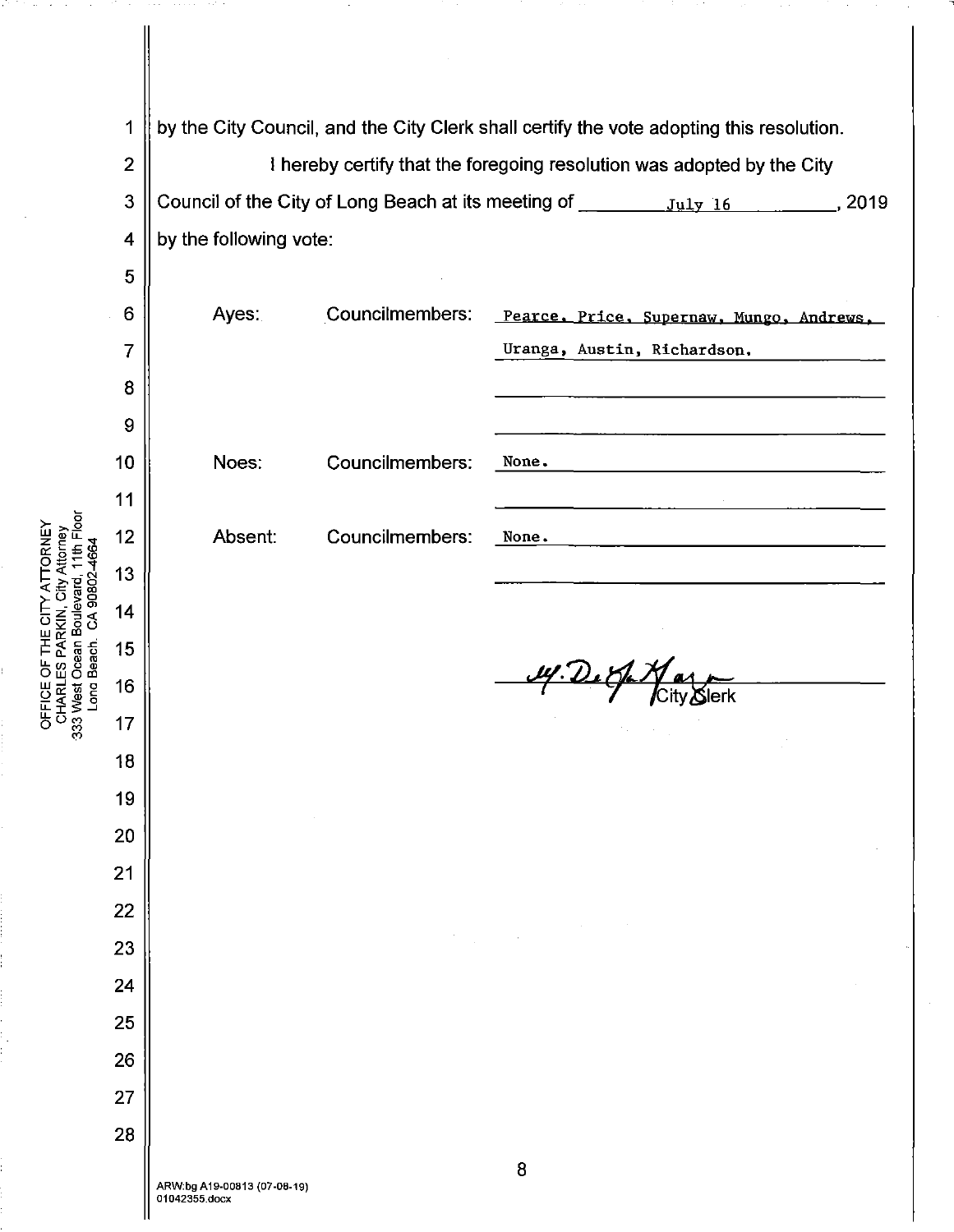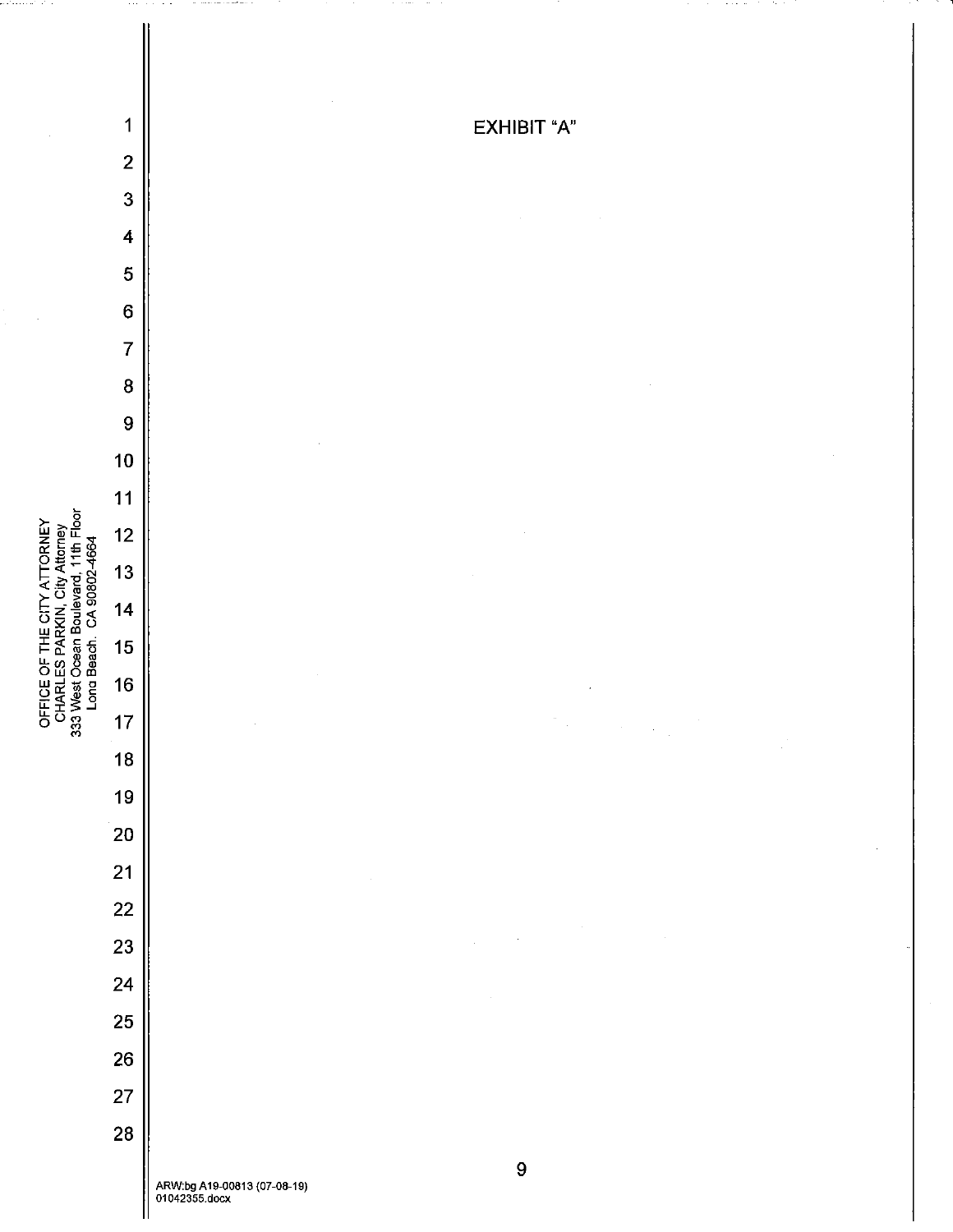## **ORDINANCE NO.**

AN ORDINANCE OF THE PEOPLE OF THE CITY OF LONG BEACH, CALIFORNIA, AMENDING CHAPTER 3.62 OF THE LONG BEACH MUNICIPAL CODE TO EXTEND AND ADJUST THE RATE OF A TRANSACTIONS AND USE TAX TO BE ADMINISTERED BY THE CALIFORNIA DEPARTMENT OF TAX AND FEE ADMINISTRATION

WHEREAS, pursuant to California Revenue and Taxation Code Section 7285.9 the City of Long Beach ("City") is authorized to levy a Transactions and Use Tax for general purposes, subject to majority voter approval; and

WHEREAS, on June 7, 2016, Long Beach voters approved Measure "A", a Transactions and Use Tax ("TUT") enacted for a period of ten (10) years on the sale and/or use of all tangible personal property sold at retail in the City, initially at a rate of one cent (1%) for the first six operative years of the tax (January 1, 2017 – December 31, 2022), and declining to one-half percent (1/2%) for the remaining four operative years of the tax (January 1, 2023 – December 31, 2026), with the tax scheduled to sunset on January 1, 2027; and

WHEREAS, the people of the City desire to extend the term of the Transactions and Use Tax beyond 2027 for general purposes to fund important City services, including public safety services, at the following rates: (i) from January 1, 2017 through December 31, 2022 – at 1% on the sale and/or use of all tangible personal property sold at retail in the City, (ii) from January 1, 2023 through September 30, 2027. at a rate of three-quarters percent (34%), and after October 1, 2017, again at a rate of one percent (1%); and

WHEREAS, if approved by the City Council and Long Beach voters, the 27 proposed amendments to the City's Transactions and Use Tax Ordinance will be 28

> Exhibit "A" Page 1

OFFICE OF THE CITY ATTORNEY<br>CHARLES PARKIN, City Attorney<br>333 West Ocean Boulevard, 11th Floor  $12$ Long Beach. CA 90802-4664  $13$  $14$ 15 16

 $\mathbf 1$ 

 $\overline{2}$ 

3

4

5

6

 $\overline{7}$ 

8

9

 $10$ 

 $11$ 

 $17$ 

18

19

20

 $21$ 

22

23

24

25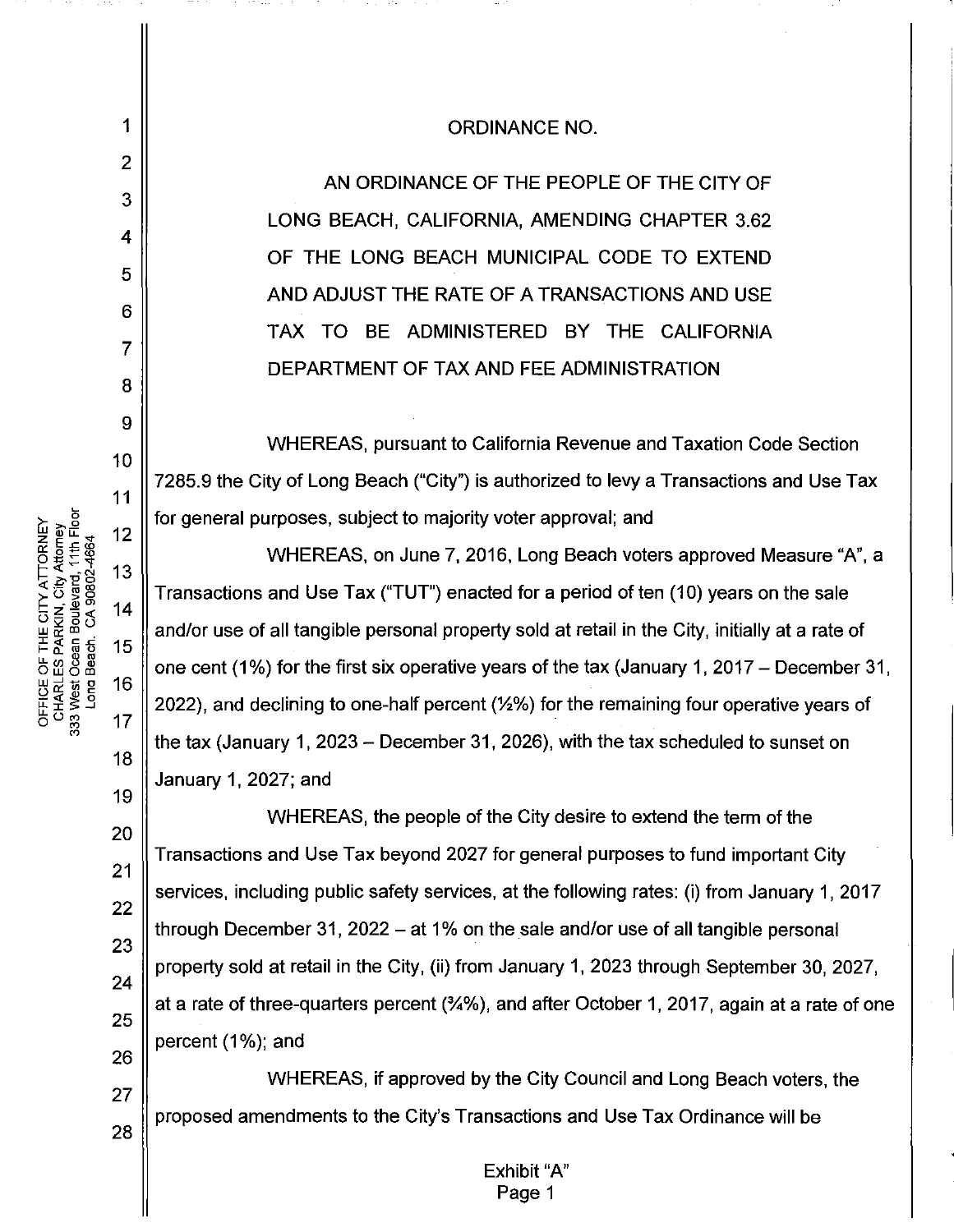1 incorporated into the Long Beach Municipal Code at Chapter 3.62.

The City Council of the City of Long Beach ordains as follows: Section 1. Title and Text. This Ordinance shall be known as the Long 4 Beach Transactions and Use Tax Ordinance, the full text of which is set forth in Attachment "1", attached hereto and incorporated herein by reference.

6 Section 2. Approval by the City Council. Pursuant to California Revenue 7 and Taxation Code, Section 7285.9, this Ordinance was duly introduced on 8 2019 and approved upon second reading for placement on the ballot by a unanimous 9 vote of the City Council as well as by a minimum two-thirds (2/3) supermajority of all 10 members of the City Council on Theorem 2019.

Section 3. Approval by the Voters. Pursuant to California Elections Code Section 9217, this Ordinance shall be deemed adopted and take effect only if approved by a majority of the eligible voters of the City of Long Beach voting at the Special Municipal Election of March 3, 2020, and shall be deemed adopted and take effect ten (10) days after the City Council has certified the results of that election by resolution.

Section 4. Operative Date. "Operative Date" for the Transactions and  $17$ Use Tax means the first day of the first calendar quarter commencing more than one 18 hundred ten (110) days after the date this Ordinance is adopted, as set forth in Section 3 19 above.

20 Section 5. Severability. If any provision of this Ordinance or the 21 application thereof to any person or circumstance is held invalid, the remainder of the 22 Ordinance and the application of such provision to other persons or circumstances shall 23 not be affected thereby.

24 I hereby certify that the Long Beach Transactions and Use Tax Ordinance 25 was PASSED, APPROVED, AND ADOPTED by the people of the City of Long Beach on 26 the 3rd day of March, 2020.

OFFICE OF THE CITY ATTORNEY<br>CHARLES PARKIN, City Attorney<br>333 West Ocean Boulevard, 11th Floor Long Beach, CA 90802-4664 13 14 15 16

 $\overline{2}$ 

3

5

 $11$ 

12

27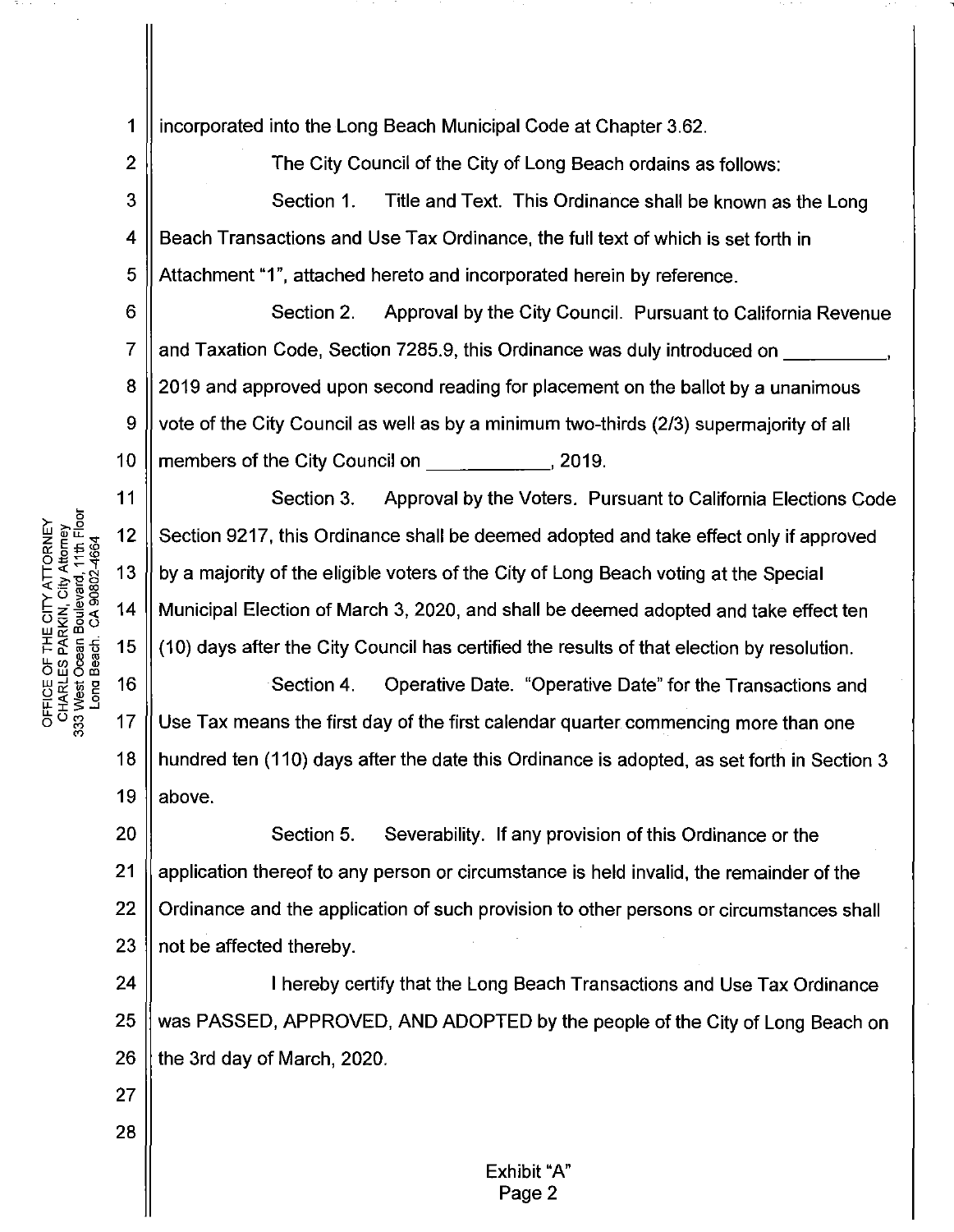|                                        | 1            | Chapter 3.62- Transactions and Use Tax                                                        |
|----------------------------------------|--------------|-----------------------------------------------------------------------------------------------|
|                                        | $\mathbf{2}$ |                                                                                               |
|                                        | 3            | Sections:                                                                                     |
|                                        | 4            | 3.62.010 - Purpose.                                                                           |
|                                        | 5            | 3.62.020 - Contract With State.                                                               |
|                                        | 6            | 3.62.030 - Transactions Tax Rate.                                                             |
|                                        | 7            | 3.62.040 - Place of Sale.                                                                     |
|                                        | 8            | 3.62.050 - Use Tax Rate.                                                                      |
|                                        | 9            | 3.62.060 - Adoption of Provisions of State Law.                                               |
|                                        | 10           | 3.62.070 - Limitations on Adoption of State Law and Collection of Use Taxes.                  |
|                                        | 11           | 3.62.080 - Permit Not Required.                                                               |
| 1th Floor<br>ORNEY<br>Attorney<br>4664 | 12           | 3.62.090 - Exemptions and Exclusions.                                                         |
|                                        | 13           | 3.62.100 - Amendments.                                                                        |
|                                        | 14           | 3.62.110 - Enjoining Collection Forbidden.                                                    |
|                                        | 15           | 3.62.120 - Sunset of Tax                                                                      |
| Long Beach                             | 16           | 3.62.130 - Citizens' Advisory Committee                                                       |
| ంౖౢ                                    | 17           |                                                                                               |
|                                        | 18           | 3.62.010 - Purpose.                                                                           |
|                                        | 19           | This ordinance is adopted to achieve the following, among other purposes,                     |
|                                        | 20           | and directs that the provisions hereof be interpreted in order to accomplish those            |
|                                        | 21           | purposes:                                                                                     |
|                                        | 22           | To impose a retail transactions and use tax in accordance with the<br>Α.                      |
|                                        | 23           | provisions of Part 1.6 (commencing with Section 7251) of Division 2 of the Revenue and        |
|                                        | 24           | Taxation Code and Section 7285.9 of Part 1.7 of Division 2 which authorizes the City to       |
|                                        | 25           | adopt this tax ordinance which shall be operative if a majority of the electors voting on the |
|                                        | 26           | measure vote to approve the imposition of the tax at an election called for that purpose.     |
|                                        | 27           | В.<br>To adopt a retail transactions and use tax ordinance that                               |
|                                        | 28           | incorporates provisions identical to those of the Sales and Use Tax Law of the State of       |
|                                        |              | Attachment "1" to Exhibit "A"<br>Page 1                                                       |
|                                        |              |                                                                                               |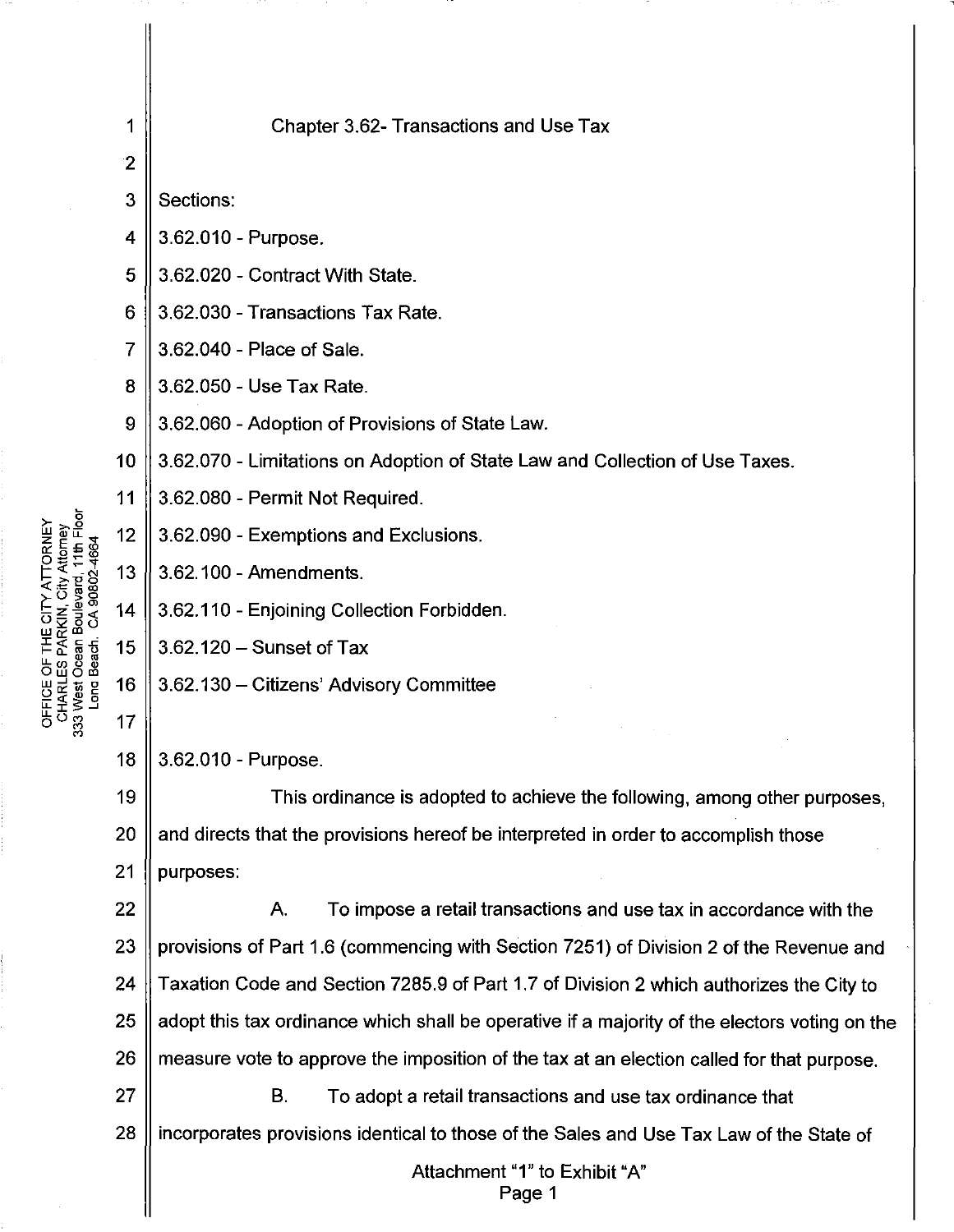California insofar as those provisions are not inconsistent with the requirements and 1  $\overline{2}$ limitations contained in Part 1.6 of Division 2 of the Revenue and Taxation Code.

3  $\mathbf{C}$ . To adopt a retail transactions and use tax ordinance that imposes a  $\overline{\mathbf{4}}$ tax and provides a measure therefore that can be administered and collected by the 5 California Department of Tax and Fee Administration in a manner that adapts itself as fully as practicable to, and requires the least possible deviation from, the existing 6  $\overline{7}$ statutory and administrative procedures followed by the California Department of Tax and  $\mathbf{B}$ Fee Administration in administering and collecting the California State Sales and Use 9 Taxes.

D. To adopt a retail transactions and use tax ordinance that can be administered in a manner that will be, to the greatest degree possible, consistent with the provisions of Part 1.6 of Division 2 of the Revenue and Taxation Code, minimize the cost of collecting the transactions and use taxes, and at the same time, minimize the burden of record keeping upon persons subject to taxation under the provisions of this ordinance. 3.62.020 - Contract With State.

16 Prior to the operative date, the City shall contract with the California  $17$ Department of Tax and Fee Administration to perform all functions incident to the 18 administration and operation of this transactions and use tax ordinance; provided, that if the City shall not have contracted with the California Department of Tax and Fee 19 20 Administration prior to the operative date, it shall nevertheless so contract and in such a 21 case the operative date shall be the first day of the first calendar quarter following the 22 execution of such a contract.

24 3.62.030 - Transactions Tax Rate.

25 For the privilege of selling tangible personal property at retail, a tax is 26 hereby imposed upon all retailers in the incorporated territory of the City at the following 27 rates:

28

Α. One cent (1%) of the gross receipts of any retailer from the sale of

> Attachment "1" to Exhibit "A" Page 2

OFFICE OF THE CITY ATTORNEY<br>CHARLES PARKIN, City Attorney<br>333 West Ocean Boulevard, 11th Floor<br>Long Beach. CA 90802-4664

 $10$ 

 $11$ 

 $12$ 

 $13$ 

 $14$ 

15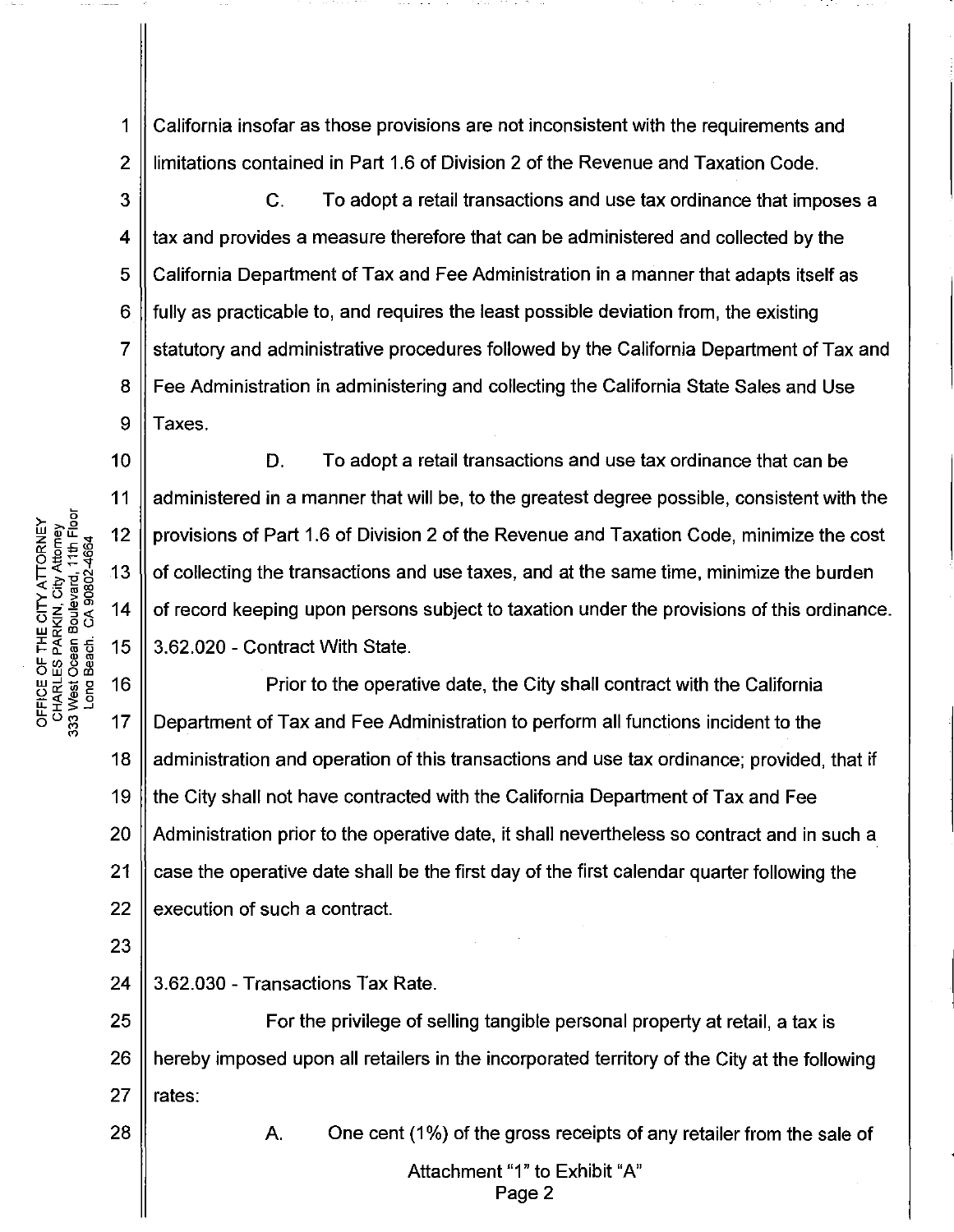1 2 all tangible personal property sold at retail in said territory on and after the operative date of Measure "A" (January 1, 2017) through December 31, 2022.

3 4 5 B. Three-quarters cent (%%) of the gross receipts of any retailer from the sale of all tangible personal property sold at retail in said territory on or after January 1, 2023 through September 30, 2027.

6 7 8 C. One cent (1%) of the gross receipts of any retailer from the sale of all tangible personal property sold at retail in said territory on or after October 1, 2027 (the sunset date for Los Angeles County Measure "H").

3.62.040 - Place of Sale.

10 11 12 17 18 For the purposes of this ordinance, all retail sales are consummated at the place of business of the retailer unless the tangible personal property sold is delivered by the retailer or his agent to an out-of-state destination or to a common carrier for delivery to an out-of-state destination. The gross receipts from such sales shall include delivery charges, when such charges are subject to the state sales and use tax, regardless of the place to which delivery is made. In the event a retailer has no permanent place of business in the State or has more than one place of business, the place or places at which the retail sales are consummated shall be determined under rules and regulations to be prescribed and adopted by the California Department of Tax and Fee 19 || Administration.

20

9

21 || 3.62.050 - Use Tax Rate.

22 An excise tax is hereby imposed on the storage, use or other consumption 23  $\parallel$  in the City of tangible personal property purchased from any retailer on and after the 24 || operative date of Measure "A" for storage, use or other consumption in said territory at  $25$  || the following rates:

26  $\parallel$  A. One cent (1%) of the sales price of the property on and after the 27  $\parallel$  operative date of Measure "A" (January 1, 2017) through December 31, 2022. 28  $\parallel$  B. Three-quarters cent (%%) of the sales price of the property on or

> Attachment "1" to Exhibit "A" Page 3

ATTORNEY<br>*i*ty Attorney<br>ard, 11th Floor<br>ard, 11th Floor ੋ⊏ ⊃<br>ਸਾਰ ਭੂਲ<br>ਮਾਰ ਭੂਲ **c.>szou** Wc::<Il FICE OF TH<br>HARLES PAI<br>West Ocean<br>Vest Ocean  $5^{\,5}_{\,5}$ 13 14 15 16

 $^{\circ}$   $^{\circ}$   $^{\circ}$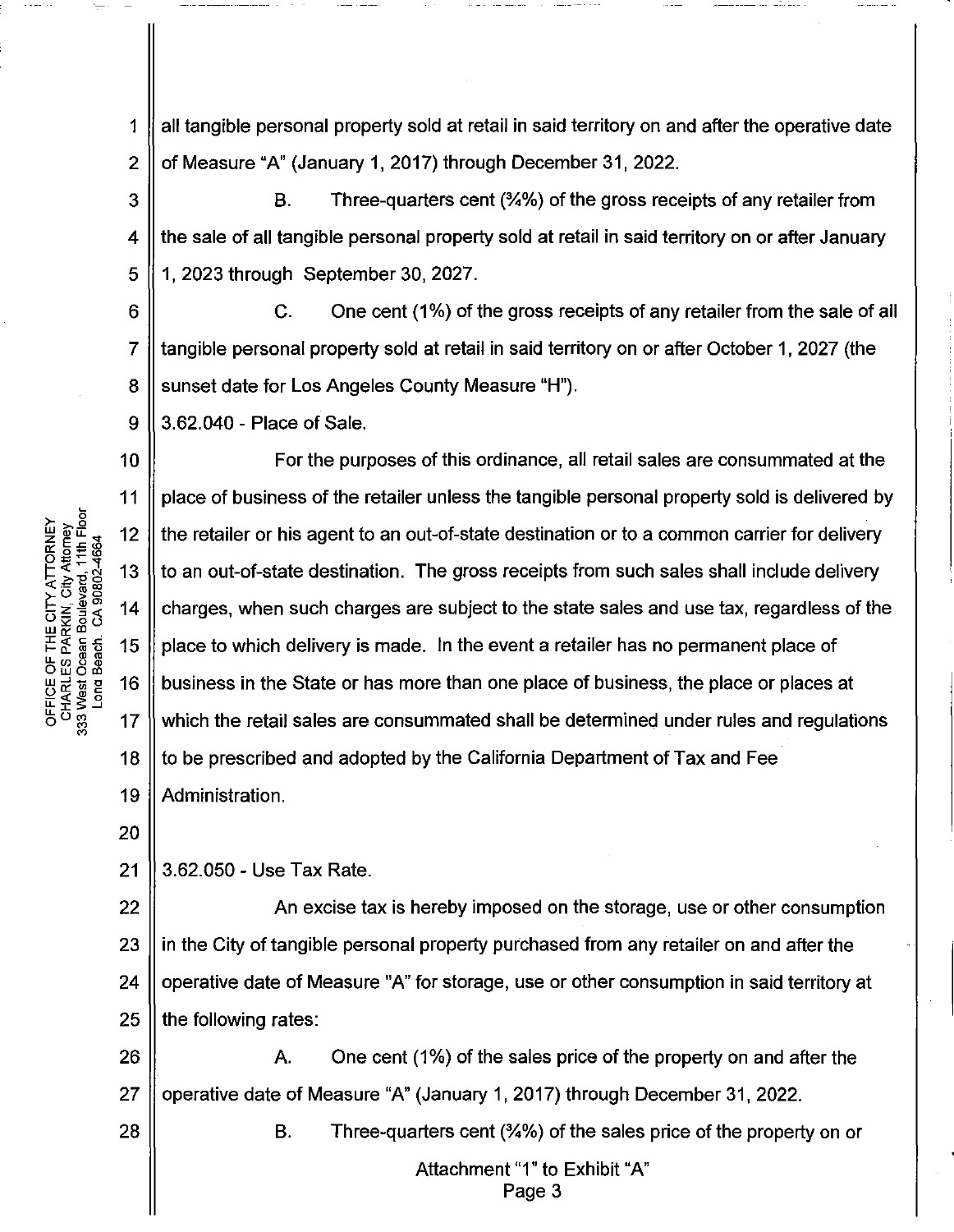1 after January 1, 2023 through September 30, 2027.

2 || C. One cent (1%) of the sales price of the property on or after October 3 1, 2027 (the sunset date for Los Angeles County Measure "H").

4  $\parallel$  The sales price shall include delivery charges when such charges are  $5 \parallel$  subject to state sales or use tax regardless of the place to which delivery is made.

3.62.060 -Adoption of Provisions of State Law.

8 Except as otherwise provided in this ordinance and except insofar as they are inconsistent with the provisions of Part 1.6 of Division 2 of the Revenue and Taxation 9 10 Code, all of the provisions of Part 1 (commencing with Section 6001) of Division 2 of the 11 Revenue and Taxation Code are hereby adopted and made a part of this ordinance as 12 though fully set forth herein.

3.62.070- Limitations on Adoption of State Law and Collection of Use Taxes.

15 In adopting the provisions of Part 1 of Division 2 of the Revenue and 16 Taxation Code:

 $17$ A. Wherever the State of California is named or referred to as the taxing 18 agency, the name of this City shall be substituted therefor. However, the substitution shall not be made when: 19

20 1. The word "State" is used as a part of the title of the State 21 Controller, State Treasurer, State Board of Control, California Department of Tax and Fee 22 | Administration, State Treasury, or the Constitution of the State of California;

2. The result of that substitution would require action to be taken  $\parallel$  by or against this City or any agency, officer, or employee thereof rather than by or  $\parallel$  against the California Department of Tax and Fee Administration, in performing the || functions incident to the administration or operation of this Ordinance.

27 || 27 || 27 || 27 || 3. In those sections, including, but not necessarily limited to  $28$  Sections referring to the exterior boundaries of the State of California, where the result of

> Attachment "1" to Exhibit "A" Page 4

OFFICE OF THE CITY ATTORNEY<br>CHARLES PARKIN, City Attorney<br>333 West Ocean Boulevard, 11th Floor Long Beach CA 90802-4664 6

7

13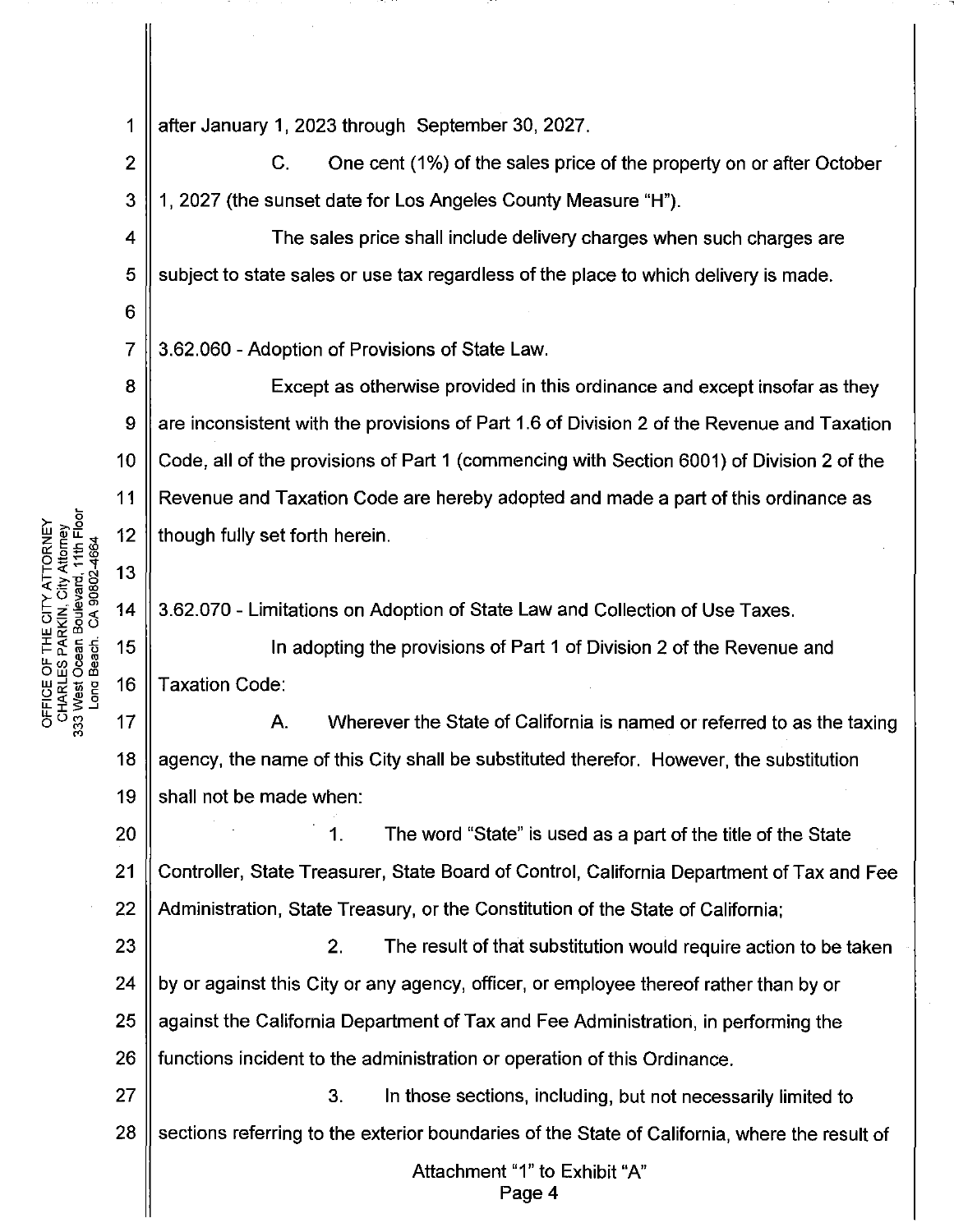1 the substitution would be to:

2 3 4 5 6 a. Provide an exemption from this tax with respect to certain sales, storage, use or other consumption of tangible personal property which would not otherwise be exempt from this tax while such sales, storage, use or other consumption remain subject to tax by the State under the provisions of Part 1 of Division 2 of the Revenue and Taxation Code, or;

7 8 9 b. Impose this tax with respect to certain sales, storage, use or other consumption of tangible personal property which would not be subject to tax by the state under the said provision of that code.

10 11 4. In Sections 6701, 6702 (except in the last sentence thereof), 6711, 6715, 6737, 6797 or 6828 of the Revenue and Taxation Code.

12 13 14 B. The word "City" shall be substituted for the word "State" in the phrase "retailer engaged in business in this State" in Section 6203 and in the definition of that phrase in Section 6203.

16 3.62.080 - Permit not Required.

If a seller's permit has been issued to a retailer under Section 6067 of the Revenue and Taxation Code, an additional transactor's permit shall not be required by 19 Il this ordinance. 17 18

20

15

21 3.62.090 - Exemptions and Exclusions.

22 A. There shall be excluded from the measure of the transactions tax  $23$  || and the use tax the amount of any sales tax or use tax imposed by the State of California 24 | or by any city, city and county, or county pursuant to the Bradley-Burns Uniform Local 25 Sales and Use Tax Law or the amount of any state-administered transactions or use tax.  $26$  || B. There are exempted from the computation of the amount of  $27$  || transactions tax the gross receipts from: 28 1. Sales of tangible personal property, other than fuel or

Attachment "1" to Exhibit "A"

Page 5

 $\mathcal{L}^{\mathsf{c}}_{\mathsf{gen}} \mathcal{L}^{\mathsf{c}}_{\mathsf{gen}}$  $\mathsf{L} \in \mathbb{R}^N$ THE CITY A<br>PARKIN, Cit<br>PARKIN, Cit<br><sup>320</sup> Boulevar<br>1ch CA 908 662<br>Designations **DFFICE OF THE CITY ATTORNEY**<br>CHARLES PARKIN, City Attorney<br>33 West Ocean Boulevard, 11th Flo<br>Long Beach. CA 90802-4664

도 또 옷 그<br>L<br>그 그 ~<br>그 그 그 그 그 그 그 그 그 그 그 그 그 그 그  $^{\circ}$  "  $^{\circ}$  "

5<br>آ≨ چ <del>∆</del>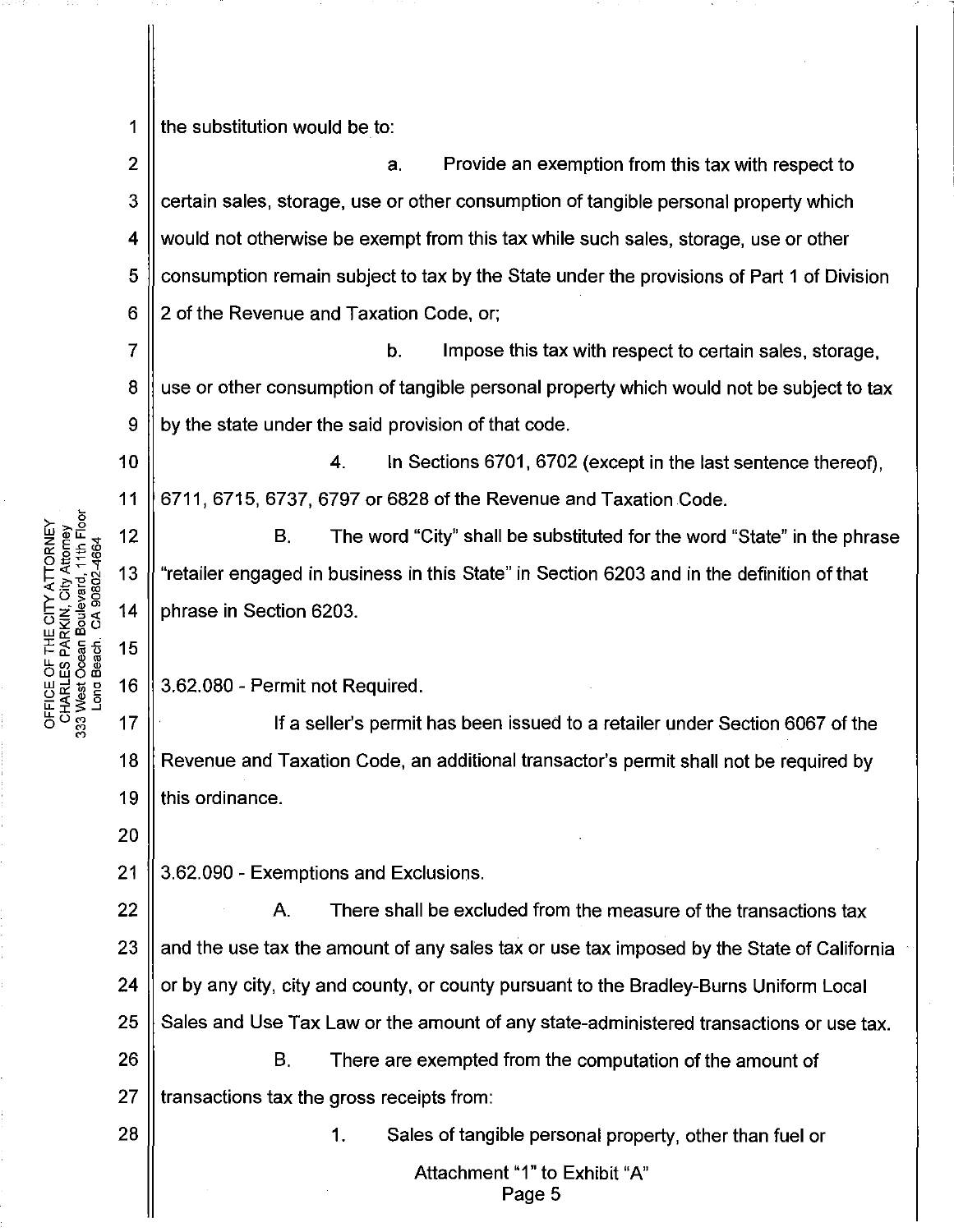1 | petroleum products, to operators of aircraft to be used or consumed principally outside  $2 \parallel$  the county in which the sale is made and directly and exclusively in the use of such  $3 \parallel$  aircraft as common carriers of persons or property under the authority of the laws of this 4 State, the United States, or any foreign government.

5 2. Sales of property to be used outside the City which is shipped 6  $\parallel$  to a point outside the City, pursuant to the contract of sale, by delivery to such point by  $7 \parallel$  the retailer or his agent, or by delivery by the retailer to a carrier for shipment to a  $8 \parallel$  consignee at such point. For the purposes of this paragraph, delivery to a point outside  $9$  || the City shall be satisfied:

10 11 12 13 14 15 16 a. With respect to vehicles (other than commercial vehicles) subject to registration pursuant to Chapter 1 (commencing with Section 4000) of Division 3 of the Vehicle Code, aircraft licensed in compliance with Section 21411 of the Public Utilities Code, and undocumented vessels registered under Division 3.5 (commencing with Section 9840) of the Vehicle Code by registration to an out-of-City address and by a declaration under penalty of perjury, signed by the buyer, stating that such address is, in fact, his or her principal place of residence; and

17 18 19 b. With respect to commercial vehicles, by registration to a place of business out-of-City and declaration under penalty of perjury, signed by the buyer, that the vehicle will be operated from that address.

20 21 22 3. The sale of tangible personal property if the seller is obligated to furnish the property for a fixed price pursuant to a contract entered into prior to the operative date of this ordinance.

23 24 25 26 4. A lease of tangible personal property which is a continuing sale of such property, for any period of time for which the lessor is obligated to lease the property for an amount fixed by the lease prior to the operative date of this ordinance. 5. For the purposes of subparagraphs (3) and (4) of this

27 28 subsection, the sale or lease of tangible personal property shall be deemed not to be obligated pursuant to a contract or lease for any period of time for which any party to the

> Attachment "1" to Exhibit "A" Page 6

<u>ਨ</u> ≍ ਦੂ 2<br>111<br>DEN<br>DEN<br>2002  $E \in \mathbb{R}^N$ THE CITY A<br>PARKIN, Cit<br>PARKIN, Cit<br>:an Boulevar<br>ich. CA 908( កូតូទូ THCE<br>WARLI<br>West (<br>Long l  $\mathbb{E} \, \mathsf{p} \, \mathbb{S}$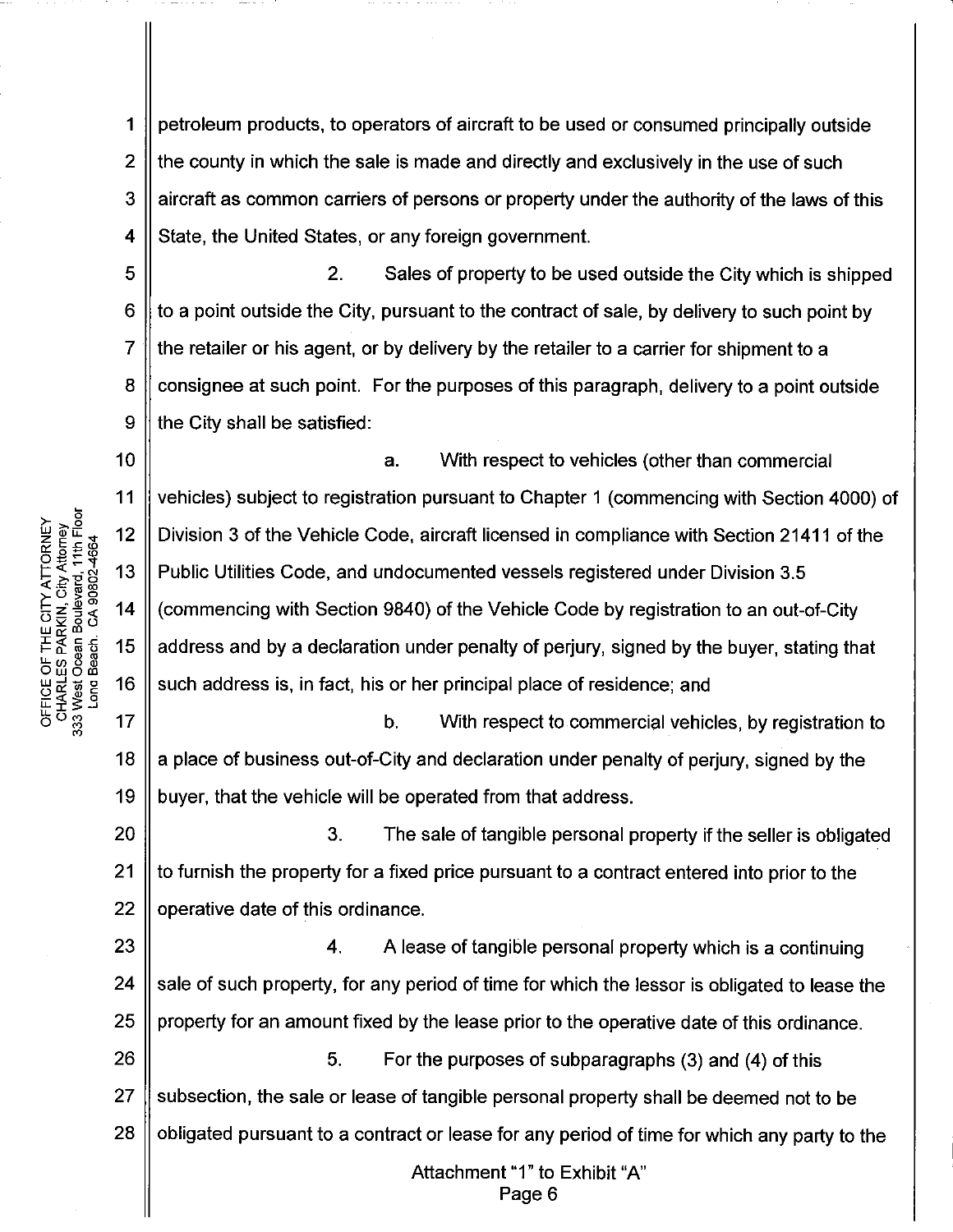1 | contract or lease has the unconditional right to terminate the contract or lease upon 2 || notice, whether or not such right is exercised.

 $3 \parallel$  C. There are exempted from the use tax imposed by this ordinance, the 4 Storage, use or other consumption in this City of tangible personal property:

5 1. The gross receipts from the sale of which have been subject 6  $\parallel$  to a transactions tax under any state-administered transactions and use tax ordinance.

10 2. Other than fuel or petroleum products purchased by operators of aircraft and used or consumed by such operators directly and exclusively in the use of such aircraft as common carriers of persons or property for hire or compensation under a certificate of public convenience and necessity issued pursuant to the laws of this State, the United States, or any foreign government. This exemption is in addition to the exemptions provided in Sections 6366 and 6366.1 of the Revenue and Taxation Code of the State of California.

3. If the purchaser is obligated to purchase the property for a fixed price pursuant to a contract entered into prior to the operative date of this ordinance.

 $17$ 4. If the possession of, or the exercise of any right or power 18 over, the tangible personal property arises under a lease which is a continuing purchase 19 of such property for any period of time for which the lessee is obligated to lease the 20 property for an amount fixed by a lease prior to the operative date of this ordinance.

21 5. For the purposes of subparagraphs (3) and (4) of this  $22$  || subsection, storage, use, or other consumption, or possession of, or exercise of any right 23  $\parallel$  or power over, tangible personal property shall be deemed not to be obligated pursuant 24  $\parallel$  to a contract or lease for any period of time for which any party to the contract or lease 25 || has the unconditional right to terminate the contract or lease upon notice, whether or not  $26$   $\parallel$  such right is exercised.

27 || 6. Except as provided in subparagraph (7), a retailer engaged in  $28$   $\parallel$  business in the City shall not be required to collect use tax from the purchaser of tangible

> Attachment "1" to Exhibit "A" Page 7

OFFICE OF THE CITY ATTORNEY<br>CHARLES PARKIN, City Attorney<br>333 West Ocean Boulevard, 11th Floor Long Beach CA 90802-4664 7

8

9

11

 $12$ 

13

 $14$ 

15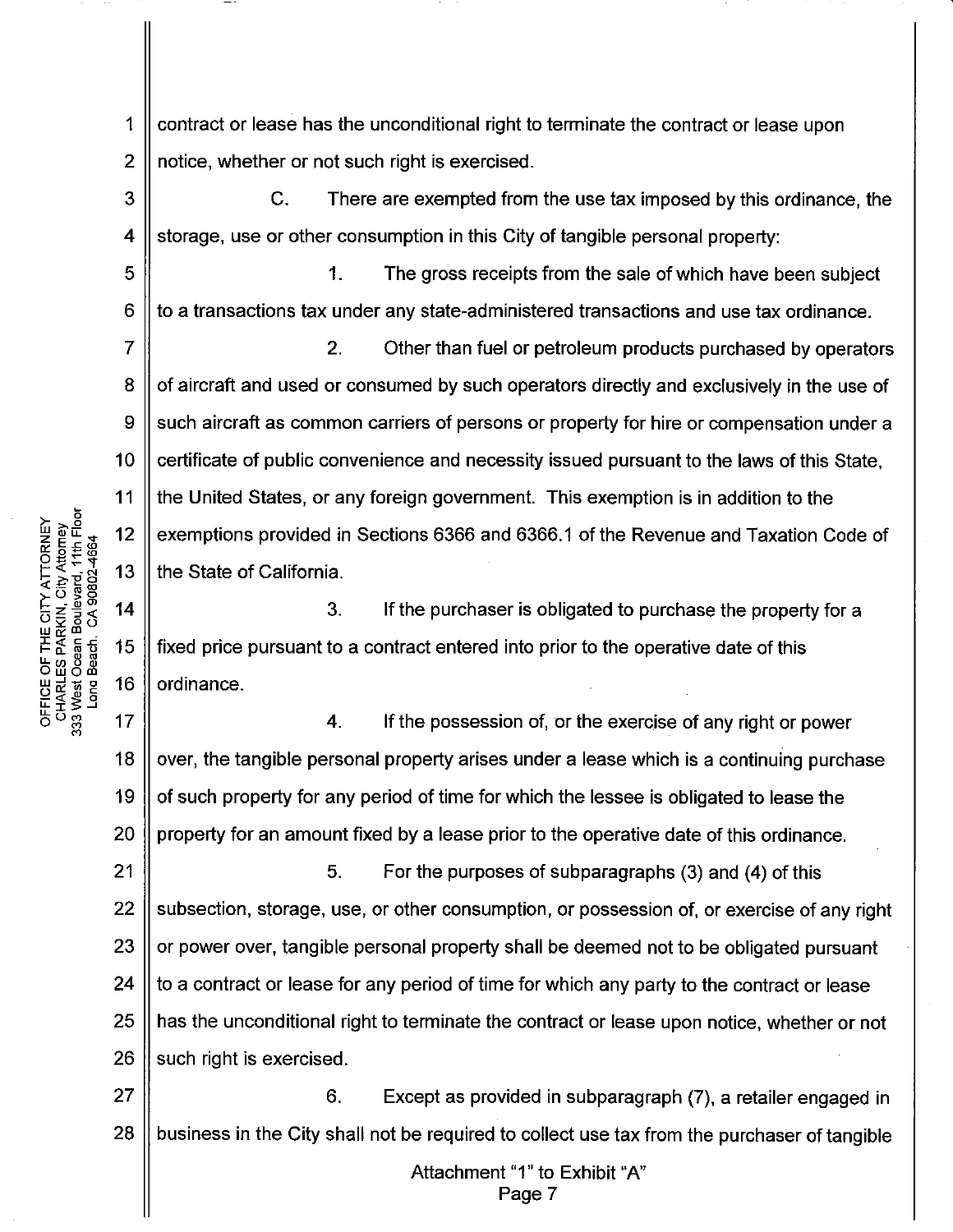personal property, unless the retailer ships or delivers the property into the City or 1  $\overline{2}$ participates within the City in making the sale of the property, including, but not limited to, soliciting or receiving the order, either directly or indirectly, at a place of business of the 3 retailer in the City or through any representative, agent, canvasser, solicitor, subsidiary, 4 5 or person in the City under the authority of the retailer.

 $\overline{7}$ . "A retailer engaged in business in the City" shall also include any retailer of any of the following: vehicles subject to registration pursuant to Chapter 1 (commencing with Section 4000) of Division 3 of the Vehicle Code, aircraft licensed in compliance with Section 21411 of the Public Utilities Code, or undocumented vessels registered under Division 3.5 (commencing with Section 9840) of the Vehicle Code. That retailer shall be required to collect use tax from any purchaser who registers or licenses the vehicle, vessel, or aircraft at an address in the City.

D. Any person subject to use tax under this ordinance may credit against that tax any transactions tax or reimbursement for transactions tax paid to a district imposing, or retailer liable for a transactions tax pursuant to Part 1.6 of Division 2 of the Revenue and Taxation Code with respect to the sale to the person of the property the storage, use or other consumption of which is subject to the use tax.

19 3.62.100 - Amendments.

20 All amendments subsequent to the effective date of this ordinance to Part 1  $21$ of Division 2 of the Revenue and Taxation Code relating to sales and use taxes and 22 which are not inconsistent with Part 1.6 and Part 1.7 of Division 2 of the Revenue and 23 Taxation Code, and all amendments to Part 1.6 and Part 1.7 of Division 2 of the Revenue 24 and Taxation Code, shall automatically become a part of this ordinance, provided 25 however, that no such amendment shall operate so as to affect the rate of tax imposed 26 by this ordinance.

27 The City Council, by majority vote of the full Council, may lower the rate of 28 the retail transactions and use tax adopted by this Chapter to 0%.

> Attachment "1" to Exhibit "A" Page 8

OFFICE OF THE CITY ATTORNEY<br>CHARLES PARKIN, City Attorney<br>333 West Ocean Boulevard, 11th Floor  $12$ Long Beach. CA 90802-4664 13 14 15 16

6

7

8

9

 $10$ 

11

 $17$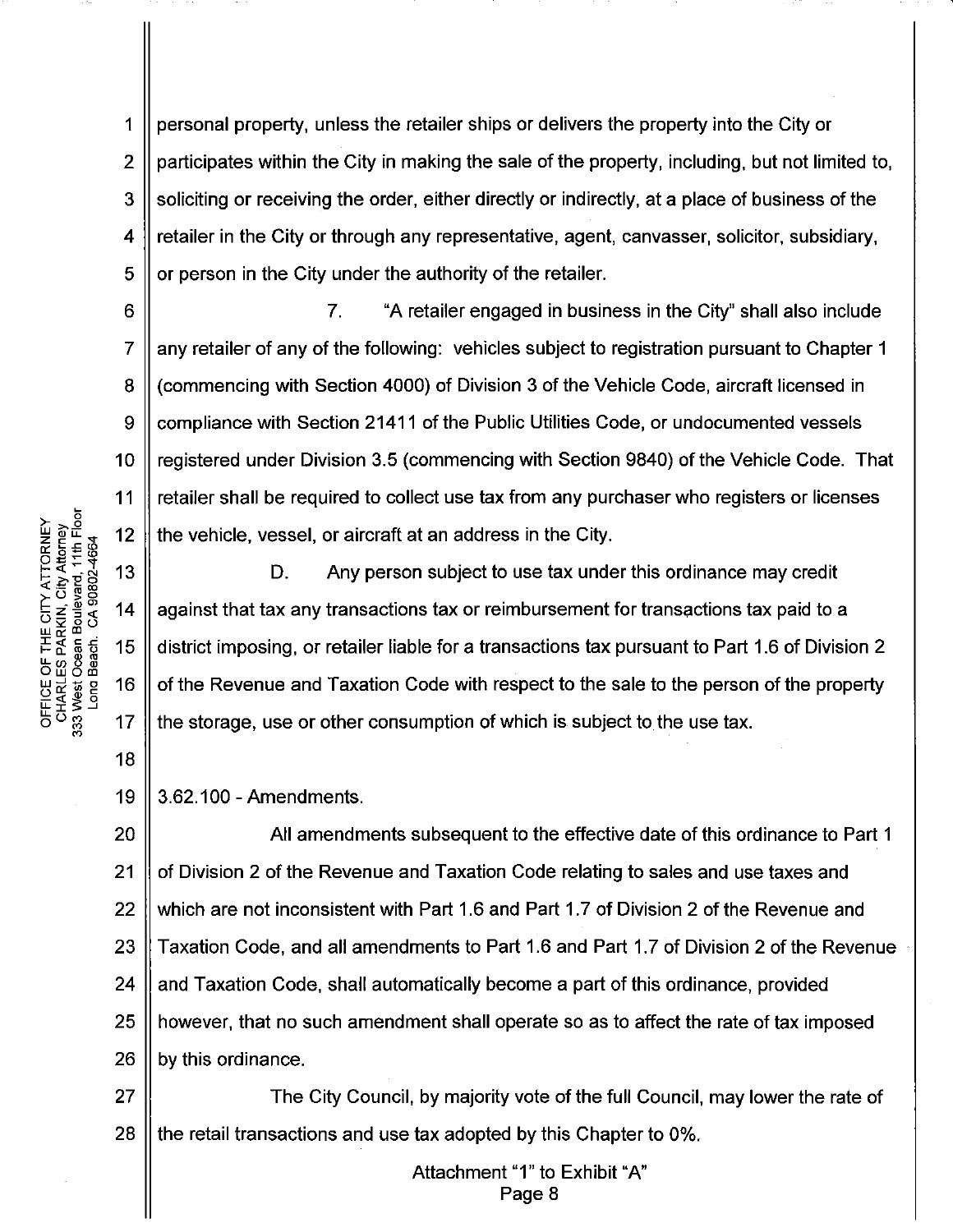$\overline{2}$ 

1

3.62.110 - Enjoining Collection Forbidden.

3 No injunction or writ of mandate or other legal or equitable process shall  $\overline{\mathbf{4}}$ issue in any suit, action or proceeding in any court against the State or the City, or 5 against any officer of the State or the City, to prevent or enjoin the collection under this ordinance, or Part 1.6 of Division 2 of the Revenue and Taxation Code, of any tax or any 6  $\overline{7}$ amount of tax required to be collected.

8

9

 $10$ 

 $11$ 

18

3.62.120 - Duration of Tax.

The tax imposed by this article shall continue until this ordinance is repealed.

13 3.62.130 - Citizens' Advisory Committee.

 $14$ There is hereby established a five-member citizens' advisory committee. 15 whose members shall be appointed by and serve at the pleasure of the City Council. The 16 committee shall periodically review the City's use of revenues generated by this Tax and  $17$ shall make recommendations to the City Council with regard to the Tax.

19 3.62.140 – Effect of Los Angeles County Measure "H" and of Future County Transactions 20 and Use Tax Measures on this Ordinance.

 $21$ When contracting with the California Department of Tax and Fee 22 Administration pursuant to section 3.62.020 to administer the tax imposed by this 23 ordinance, it shall be the City's intent, and any agreement shall ensure, that the 24 combined rate limit specified in Revenue and Taxation Code section 7251.1 is not 25 exceeded in the City of Long Beach. As such, the following terms shall apply:

26 A. Because Long Beach voters approved Measure "A" prior to Los 27 Angeles County Measure "H", it is the intent of this ordinance to give full effect to the one 28 cent (1%) tax already enacted under Measure "A" until January 1, 2023, when the one

> Attachment "1" to Exhibit "A" Page 9

OFFICE OF THE CITY ATTORNEY<br>CHARLES PARKIN, City Attorney<br>333 West Ocean Boulevard, 11th Floor<br>Long Beach. CA 90802-4664  $12$